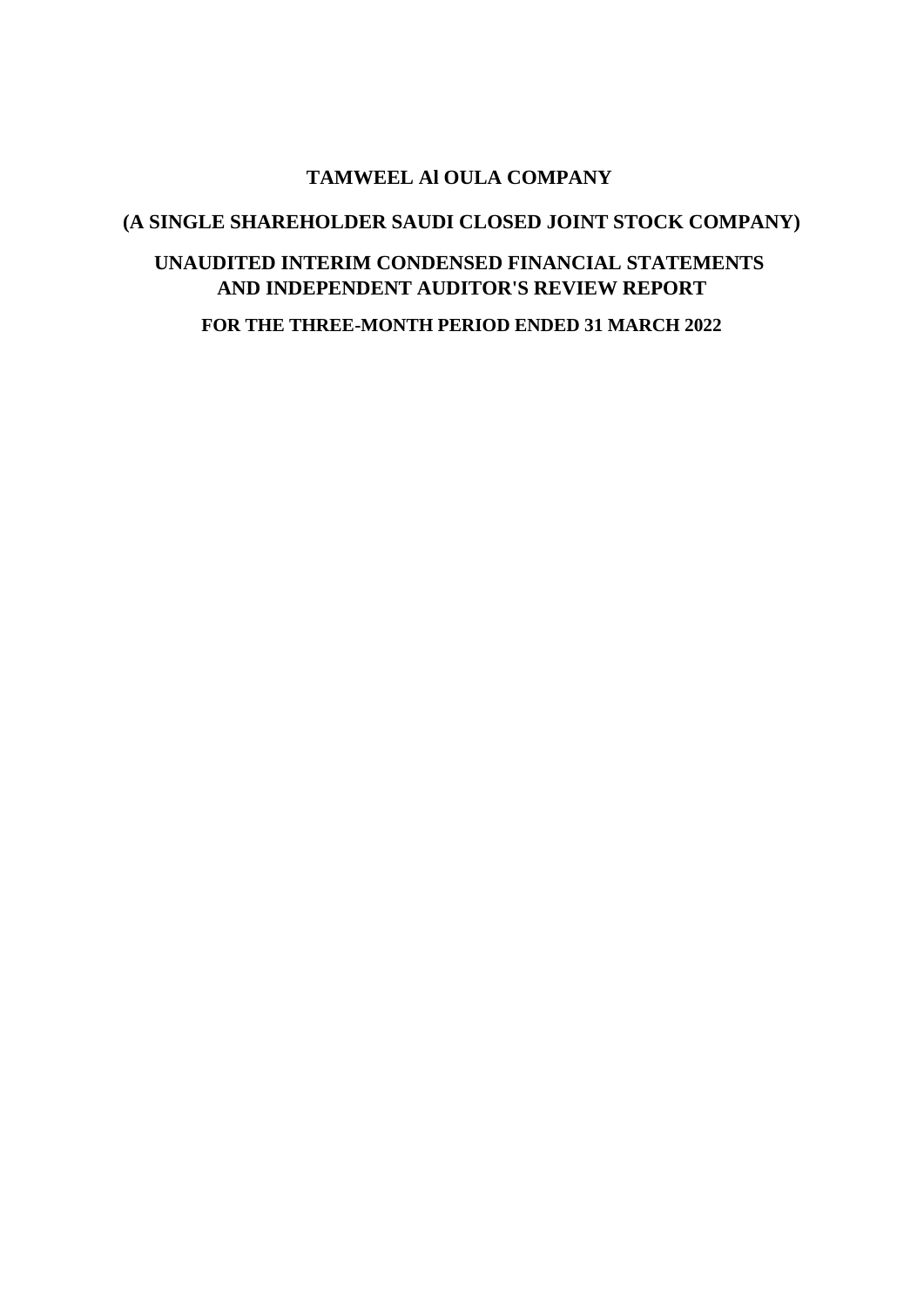## TAMWEEL Al OULA COMPANY (A SINGLE SHAREHOLDER SAUDI CLOSED JOINT STOCK COMPANY) INTERIM CONDENSED FINANCIAL STATEMENTS (UNAUDITED) AND INDEPENDENT AUDITOR'S REVIEW REPORT FOR THE THREE-MONTH PERIOD ENDED 31 MARCH 2022

#### **Table of content Page**

| Independent auditor's review report                                          |          |
|------------------------------------------------------------------------------|----------|
| Interim condensed statement of profit or loss and other comprehensive income |          |
| Interim condensed statement of financial position                            | 3        |
| Interim condensed statement of changes in shareholder's equity               | 4        |
| Interim condensed statement of cash flows                                    |          |
| Notes to the interim condensed financial statements                          | $6 - 23$ |
|                                                                              |          |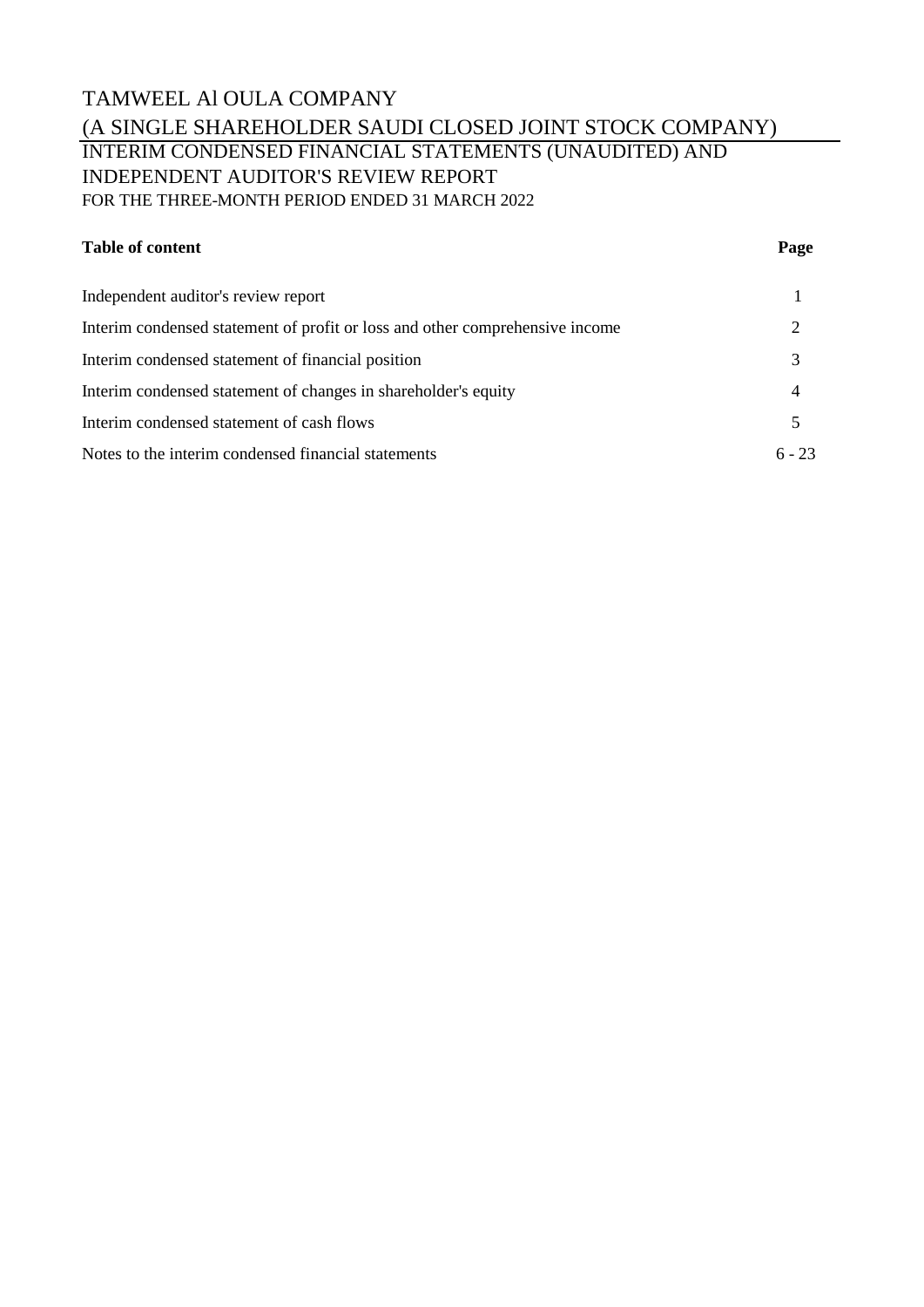

Ernst & Young Professional Services (Professional LLC) Paid-up capital (SR 5,500,000 - Five million five hundred thousand Saudi Riyal) Adeer Tower, 15th Floor Prince Turki Bin Abdulaziz Street, Al Khobar Corniche P.O. Box 3795 Al Khobar 31952 Kingdom of Saudi Arabia Head Office - Riyadh

C.R. No. 2051058792

Tel: +966 13 840 4600 Fax: +966 13 882 0087

ey.ksa@sa.ey.com ey.com

### INDEPENDENT AUDITOR'S REVIEW REPORT ON THE INTERIM CONDENSED FINANCIAL STATEMENTS TO THE SHAREHOLDER OF TAMWEEL AL OULA COMPANY (A SINGLE SHAREHOLDER SAUDI CLOSED JOINT STOCK COMPANY)

#### Introduction:

We have reviewed the accompanying interim condensed statement of financial position of Tamweel Al Oula Company ("the Company") as at 31 March 2022, and the related interim condensed statements of profit or loss and other comprehensive income, changes in shareholder's equity and cash flows for the three-month period then ended, and a summary of significant accounting policies and other explanatory notes. Management is responsible for the preparation and presentation of these interim condensed financial statements in accordance with International Accounting Standard 34, "Interim Financial Reporting" ("IAS 34") endorsed in the Kingdom of Saudi Arabia. Our responsibility is to express a conclusion on these interim condensed financial statements based on our review.

#### **Scope of Review:**

We conducted our review in accordance with International Standard on Review Engagements 2410, "Review of Interim Financial Information Performed by the Independent Auditor of the Entity" endorsed in the Kingdom of Saudi Arabia. A review of interim financial statements consists of making inquiries, primarily to persons responsible for financial and accounting matters, and applying analytical and other review procedures. A review is substantially less in scope than an audit conducted in accordance with International Standards on Auditing that are endorsed in the Kingdom of Saudi Arabia and consequently does not enable us to obtain assurance that we would become aware of all significant matters that might be identified in an audit. Accordingly, we do not express an audit opinion.

#### Conclusion:

Based on our review, nothing has come to our attention that causes us to believe that the accompanying interim condensed financial statements are not prepared, in all material respects, in accordance with IAS 34 endorsed in the Kingdom of Saudi Arabia.

for Ernst & Young Professional Services



Marwan S. AlAfalig Certified Public Accountant Registration No. (422)

Al Khobar: 27 Ramadan 1443H 28 April 2022

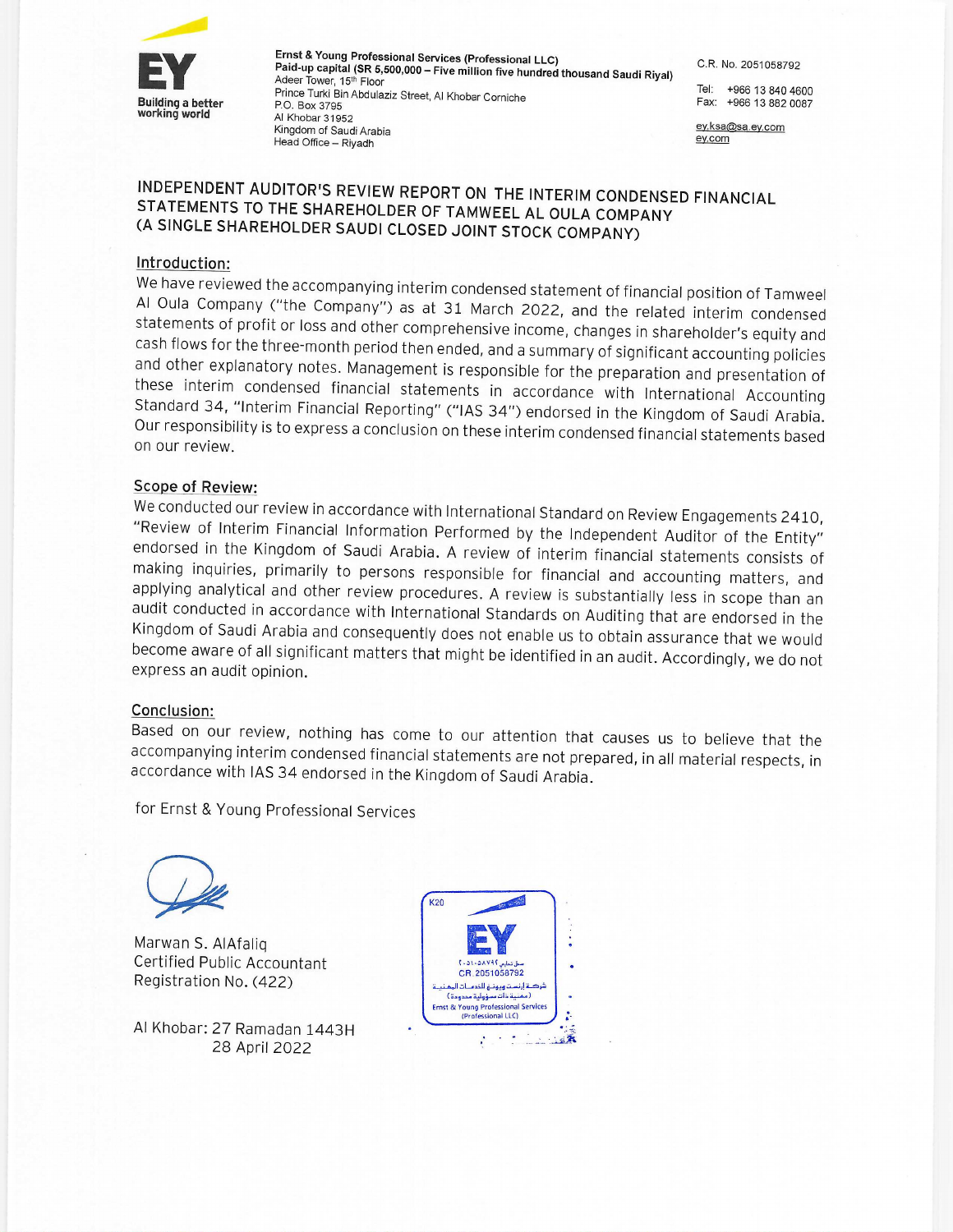# INTERIM CONDENSED STATEMENT OF PROFIT OR LOSS AND OTHER

COMPREHENSIVE INCOME

For the three-month period ended 31 March 2022

|                                                                                     |              | Three-month period<br>ended 31 March |                |
|-------------------------------------------------------------------------------------|--------------|--------------------------------------|----------------|
|                                                                                     |              | 2022                                 | 2021           |
|                                                                                     | <b>Notes</b> | SR                                   | SR             |
|                                                                                     |              | (Unaudited)                          | (Unaudited)    |
| <b>REVENUE</b>                                                                      |              |                                      |                |
| Revenue from operations                                                             | 6            | 59,805,380                           | 22,328,798     |
| Revenue from other activities                                                       | 7            | 2,900,415                            | 2,056,937      |
| <b>TOTAL REVENUE</b>                                                                |              | 62,705,795                           | 24,385,735     |
| <b>EXPENSES</b>                                                                     |              |                                      |                |
| Finance costs and bank charges                                                      |              | (8, 172, 311)                        | (2,562,378)    |
| Salaries and employees' related expenses                                            |              | (9,499,931)                          | (5,981,111)    |
| Depreciation and amortisation                                                       |              | (982, 942)                           | (685, 233)     |
| Provision of expected credit losses on<br>investment in Islamic finance receivables |              | (7,540,858)                          | (4,978,189)    |
| Other general and administrative expenses                                           |              | (3,895,791)                          | (2,524,439)    |
| <b>TOTAL EXPENSES</b>                                                               |              | (30,091,833)                         | (16, 731, 350) |
| PROFIT BEFORE ZAKAT                                                                 |              | 32,613,962                           | 7,654,385      |
| Zakat                                                                               | 11           | (3,261,396)                          | (1,578,640)    |
| <b>PROFIT FOR THE PERIOD</b>                                                        |              | 29,352,566                           | 6,075,745      |
| OTHER COMPREHENSIVE INCOME                                                          |              |                                      |                |
| Other comprehensive income for the period                                           |              |                                      |                |
| <b>TOTAL COMPREHENSIVE INCOME FOR THE PERIOD</b>                                    |              | 29,352,566                           | 6,075,745      |
| Earnings per share                                                                  |              |                                      |                |
| Basic and diluted earnings per share (restated)                                     | 13           | 0.88                                 | 0.18           |
| Weighted average number of outstanding shares                                       |              | 33,333,333                           | 33, 333, 333   |

The attached notes 1 to 17 form part of these interim condensed financial statements.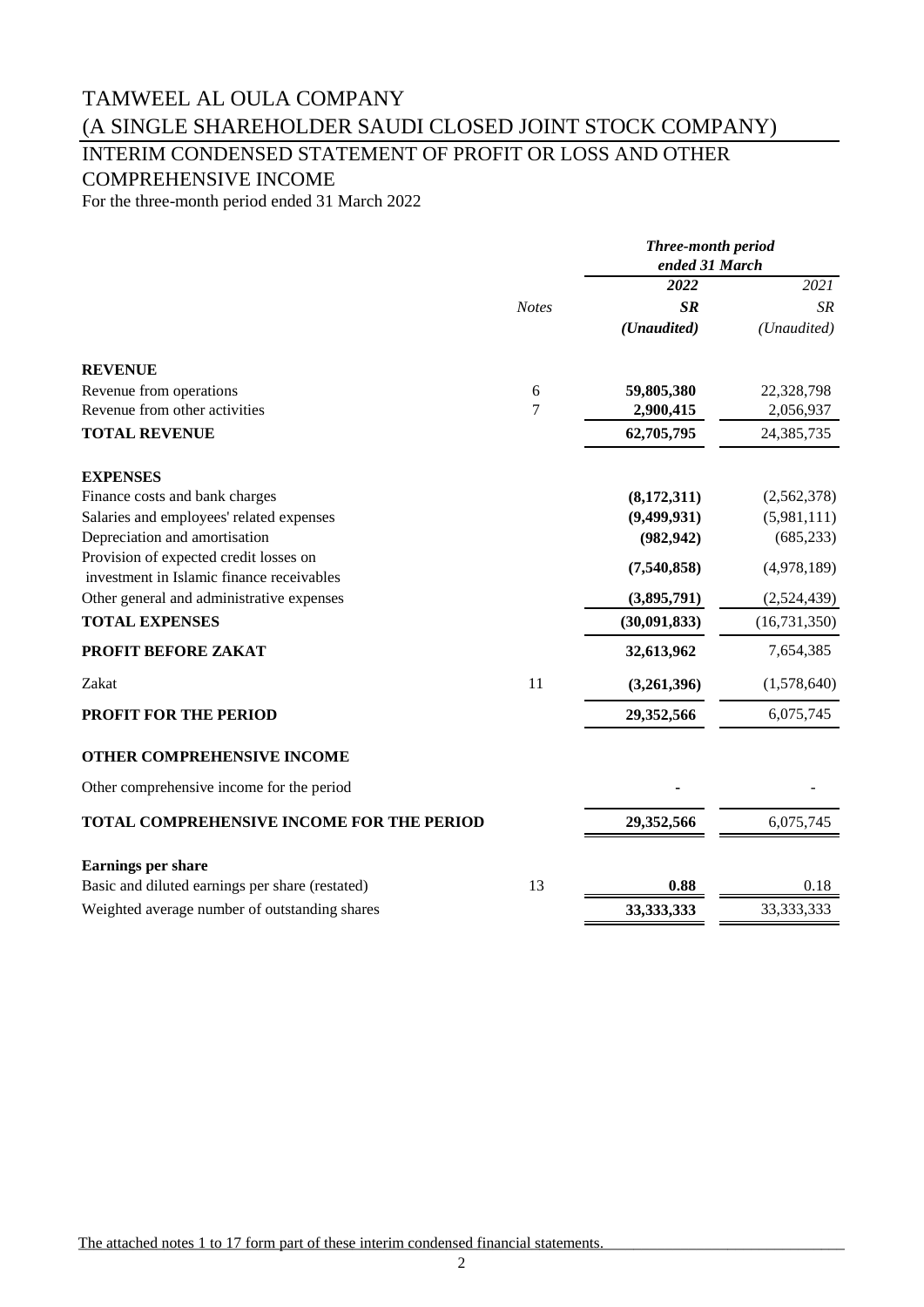# INTERIM CONDENSED STATEMENT OF FINANCIAL POSITION

As at 31 March 2022

|                                               |      |               | 31 December   |
|-----------------------------------------------|------|---------------|---------------|
|                                               |      | 31 March 2022 | 2021          |
|                                               | Note | <b>SR</b>     | <b>SR</b>     |
|                                               |      | (Unaudited)   | (Audited)     |
| <b>ASSETS</b>                                 |      |               |               |
| Bank balances and cash                        |      | 533,478,297   | 69,703,270    |
| Prepayments and other receivables             |      | 26,037,851    | 88,320,192    |
| Net investment in Islamic finance receivables | 8    | 2,128,789,040 | 1,693,604,693 |
| Equity investment at fair value through       |      |               | 892,850       |
| other comprehensive income "OCI"              |      | 892,850       |               |
| Property and equipment                        |      | 3,640,714     | 3,243,742     |
| Right-of-use assets                           |      | 2,023,346     | 2,490,443     |
| Intangible assets                             |      | 2,023,895     | 2,113,628     |
| <b>TOTAL ASSETS</b>                           |      | 2,696,885,993 | 1,860,368,818 |
|                                               |      |               |               |
| SHAREHOLDER'S EQUITY AND LIABILITIES          |      |               |               |
| <b>SHAREHOLDER'S EQUITY</b>                   |      |               |               |
| Share capital                                 | 12   | 500,000,000   | 250,000,000   |
| Statutory reserve                             |      | 11,172,028    | 11,172,028    |
| Retained earnings                             |      | 84,883,022    | 55,530,456    |
| TOTAL SHAREHOLDER'S EQUITY                    |      | 596,055,050   | 316,702,484   |
| <b>LIABILITIES</b>                            |      |               |               |
| Provision for zakat                           |      | 8,407,093     | 5,145,697     |
| Accrued expenses and other liabilities        |      | 17,140,064    | 26,717,260    |
| Accounts payable                              |      | 163,147,305   | 89,427,598    |
| Loans and borrowings                          |      | 1,820,181,539 | 1,364,929,417 |
| Lease liabilities                             |      | 1,622,644     | 1,612,389     |
| Government grant                              |      | 78,128,726    | 47,889,415    |
| Amounts due to related parties                |      | 5,891,236     | 2,416,891     |
| Employees' defined benefits liabilities       |      | 6,312,336     | 5,527,667     |
| <b>TOTAL LIABILITIES</b>                      |      | 2,100,830,943 | 1,543,666,334 |
| TOTAL SHAREHOLDER'S EQUITY AND LIABILITIES    |      | 2,696,885,993 | 1,860,368,818 |
|                                               |      |               |               |

The attached notes 1 to 17 form part of these interim condensed financial statements.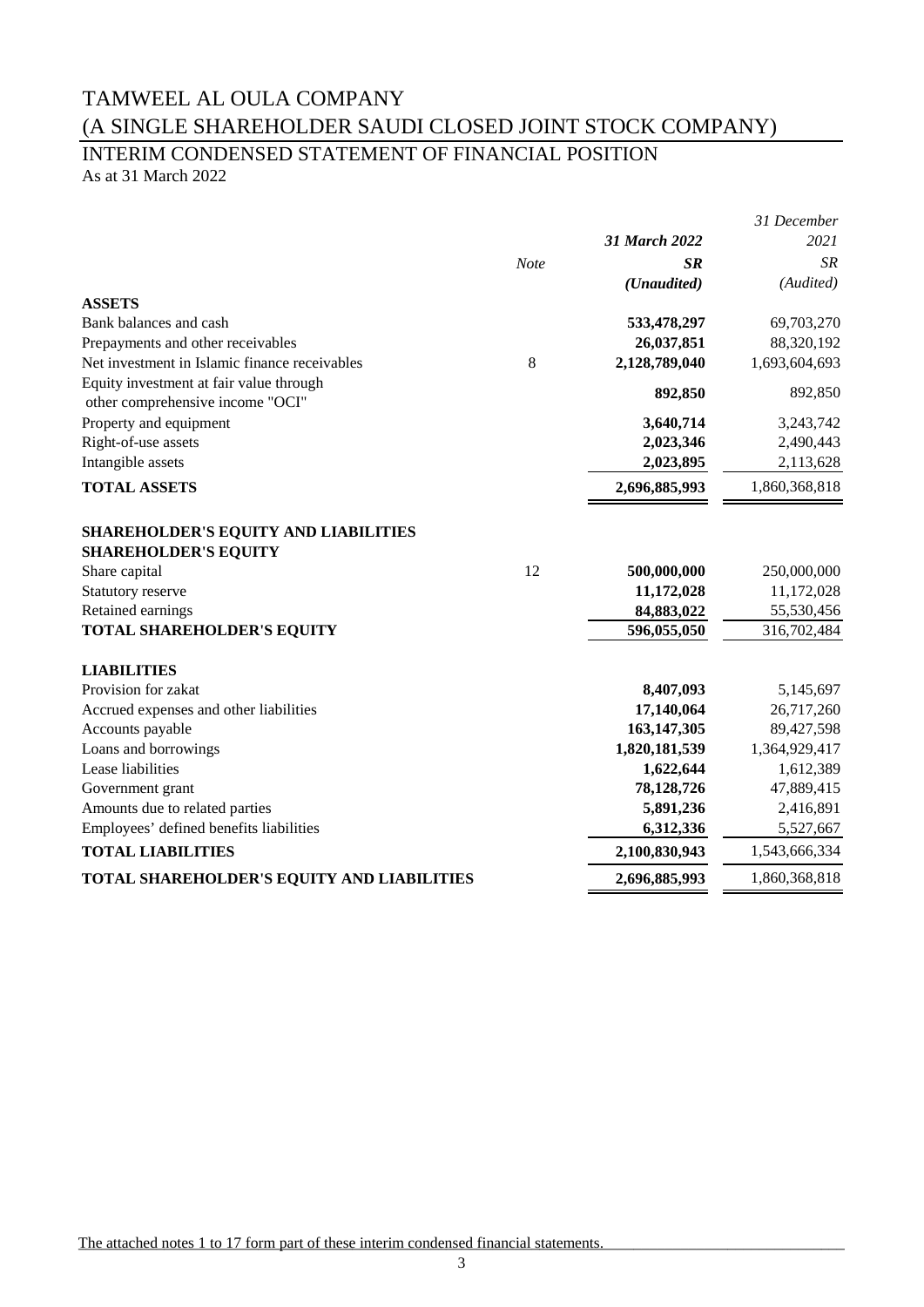### INTERIM CONDENSED STATEMENT OF CHANGES IN SHAREHOLDER'S EQUITY For the three-month period ended 31 March 2022

*Share capital Statutory reserve Retained earnings Total SR SR SR SR* As at 1 January 2021 (audited) 250,000,000 6,732,313 15,772,213 272,504,526 Profit for the period **Figure 2.1 CONSECUTE:**  $\frac{6.075.745}{6.075.745} = 6.075.745$ Other comprehensive loss for the period  $\overline{\phantom{a}}$  -Total comprehensive income for the period  $6,075,745$  6,075,745 6,075,745 **As at 31 March 2021 (unaudited)** 250,000,000 6,732,313 21,847,958 278,580,271 As at 1 January 2022 (audited) 250,000,000 11,172,028 55,530,456 316,702,484 Profit for the period **29,352,566** 29,352,566 29,352,566 Other comprehensive income for the period - - - - Total comprehensive income for the period  $29,352,566$   $29,352,566$   $29,352,566$ Increase in capital (note 12) 250,000,000 - 250,000,000 - 250,000,000 **As at 31 March 2022 (unaudited) 500,000,000 11,172,028 84,883,022 596,055,050**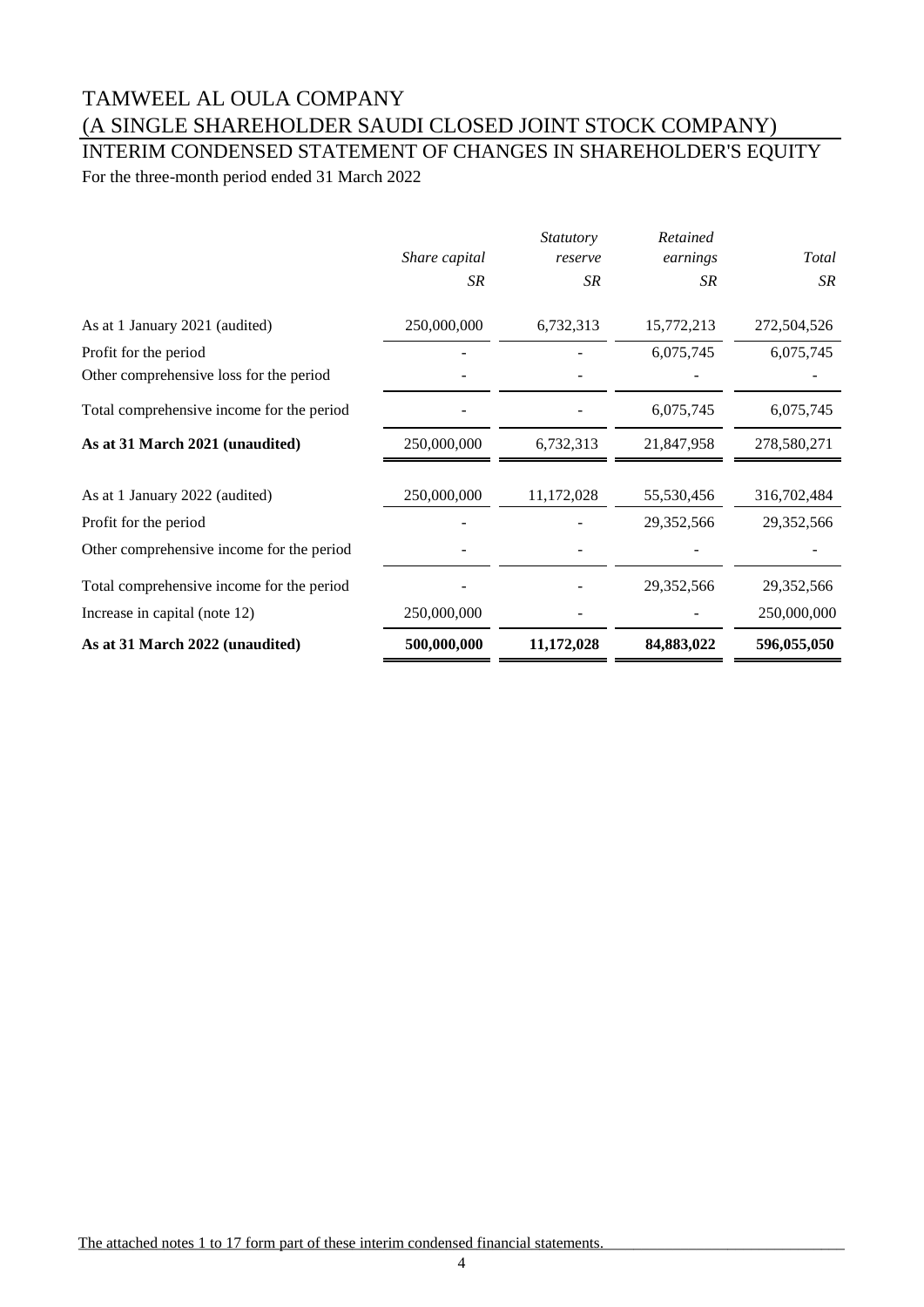# INTERIM CONDENSED STATEMENT OF CASH FLOWS (Unaudited)

For the three-month period ended 31 March 2022

|                                                                    | <b>Three-month period</b><br>ended 31 March |                 |
|--------------------------------------------------------------------|---------------------------------------------|-----------------|
|                                                                    |                                             |                 |
|                                                                    | 2022                                        | 2021            |
|                                                                    | <b>SR</b>                                   | <b>SR</b>       |
|                                                                    | (Unaudited)                                 | (Unaudited)     |
| <b>OPERATING ACTIVITIES</b>                                        |                                             |                 |
| Profit before zakat                                                | 32,613,962                                  | 7,654,385       |
| Adjustments to reconcile profit before zakat to net cashflow:      |                                             |                 |
| Depreciation of property and equipment                             | 244,464                                     | 99,099          |
| Depreciation of right-of-use assets                                | 467,097                                     | 319,195         |
| Amortisation of intangible assets                                  | 271,381                                     | 266,939         |
| Finance costs and bank charges                                     | 16,271,494                                  | 6,295,095       |
| Employees' defined benefits liabilities, charged                   | 784,669                                     | 543,669         |
| Provision of expected credit loss on investment in Islamic finance |                                             |                 |
| receivables                                                        | 7,540,858                                   | 4,978,189       |
| Loss on modification of net investment in Islamic finance lease    |                                             | 7,176,063       |
| Modification gain on deferred payments program                     | (9,086,861)                                 | (8,856,045)     |
| Grant income realised                                              | (8,099,183)                                 | (3, 732, 717)   |
|                                                                    | 41,007,881                                  | 14,743,872      |
| Changes in operating assets and liabilities:                       |                                             |                 |
| Net investment in Islamic finance receivables                      | (433, 638, 344)                             | (155, 219, 586) |
| Prepayments and other receivables                                  | 62,282,341                                  | (11, 140, 026)  |
| Amounts due to related parties                                     | 3,474,345                                   | 3,945,937       |
| Accounts payable                                                   | 73,719,707                                  | 8,027,586       |
| Accruals and other current liabilities                             | (9,566,941)                                 | 25,676,290      |
| Cash used in operations                                            | (262, 721, 011)                             | (113,965,927)   |
| Employees' defined benefits liabilities, paid                      |                                             | (64, 719)       |
| Zakat paid                                                         |                                             |                 |
| Finance costs and bank charges paid                                | (3,815,040)                                 | (1,101,053)     |
| Net cash used in operating activities                              | (266, 536, 051)                             | (115, 131, 699) |
|                                                                    |                                             |                 |
| <b>INVESTING ACTIVITY</b><br>Purchase of property and equipment    |                                             |                 |
|                                                                    | (823, 084)                                  | (608, 375)      |
| Net cash used in an investing activity                             | (823, 084)                                  | (608, 375)      |
| <b>FINANCING ACTIVITIES</b>                                        |                                             |                 |
| Payment of lease liabilities                                       |                                             | (90,000)        |
| Proceeds from loans and borrowings                                 | 578,368,000                                 | 86, 865, 787    |
| Capital increase by cash injection                                 | 250,000,000                                 |                 |
| Repayment of loans and borrowings                                  | (97, 233, 838)                              | (48, 279, 742)  |
| Net cash from financing activities                                 | 731,134,162                                 | 38,496,045      |
| <b>INCREASE / (DECREASE) IN BANK BALANCE AND CASH</b>              | 463,775,027                                 | (77, 244, 029)  |
| Bank balances and cash at the beginning of the period              | 69,703,270                                  | 105,446,985     |
| BANK BALANCE AND CASH AT THE END OF THE PERIOD                     | 533,478,297                                 | 28,202,956      |
|                                                                    |                                             |                 |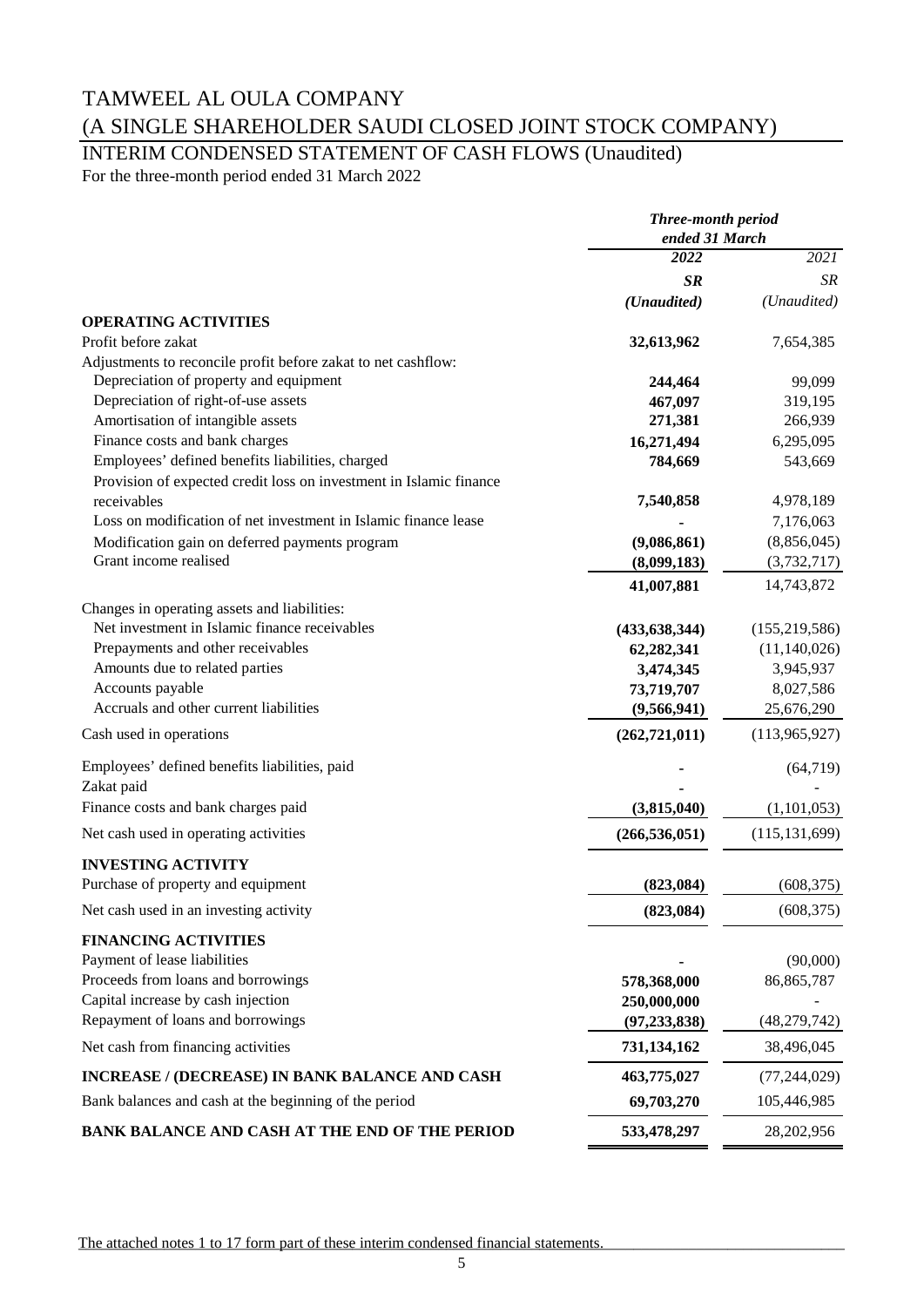NOTES TO THE INTERIM CONDENSED FINANCIAL STATEMENTS (Unaudited) At 31 March 2022

#### **1 CORPORATE INFORMATION**

Tamweel Al Oula Company ("the Company"), is a Saudi Closed Joint Stock Company registered in the Kingdom of Saudi Arabia under Commercial Registration number 2050055043 dated 15 Ramadan 1436H (corresponding to 2 July 2015).

The Company is engaged in providing financial leasing in addition to financing production assets and offering consumer finance in accordance with the license number 39/ASH/201512 dated 21 Safar 1437H (corresponding to 3 December 2015) issued by Saudi Central Bank ("SAMA").

The Company's registered office is located at PO 34232, Dammam, Kingdom of Saudi Arabia. The Company operates through the following branches:

| <b>Commercial Registration Name</b> | <b>Number</b> | <i>Location</i> | Date        |
|-------------------------------------|---------------|-----------------|-------------|
| Tamweel Al Oula - Branch            | 2051065442    | Al Khobar       | 17/04/1439H |
| Tamweel Al Oula - Branch            | 2252101795    | Al Hasa         | 02/06/1439H |
| Tamweel Al Oula - Branch            | 1010691639    | Riyadh          | 19/07/1442H |
| Tamweel Al Oula - Branch            | 4030416684    | Jeddah          | 14/10/1442H |

The interim condensed financial statements of the Company as of 31 March 2021 were authorised for issuance on 28 April 2022 (corresponding to 26 Ramadan 1443H).

#### **2 BASIS OF PREPARATION**

The interim condensed financial statements of the Company as at and for the three-months period ended 31 March 2021 have been prepared in accordance with International Accounting Standard 34 Interim Financial Reporting ("IAS 34") as endorsed in the Kingdom of Saudi Arabia and other standards and pronouncements issued by the Saudi Organization for Chartered and Professional Accountants ("SOCPA"). The interim condensed financial statements do not include all the information and disclosures required in the annual financial statements, and should be read in conjunction with the Company's annual financial statements as at 31 December 2021.

#### **2.1 Basis of measurement**

These interim condensed financial statements have prepared on historical cost basis, except when otherwise disclosed in the accounting policy adopted. The statement of financial position is stated in order of liquidity.

#### **2.2 Presentation and functional currency**

The presentation and functional currency of the Company is Saudi Riyal.

#### **3 NEW STANDARDS, INTERPRETATIONS AND AMENDMENTS ADOPTED BY THE COMPANY**

The accounting policies adopted in the preparation of the interim condensed financial statements are consistent with those followed in the preparation of the Company's annual financial statements for the year ended 31 December 2021, except for the adoption of new standards effective as of 1 January 2022. The Company has not early adopted any standard, interpretation or amendment that has been issued but is not yet effective.

Several amendments apply for the first time in 2022, but do not have an impact on the interim condensed financial statements of the Company.

#### **3.1 Onerous Contracts – Costs of Fulfilling a Contract – Amendments to IAS 37**

An onerous contract is a contract under which the unavoidable costs (i.e., the costs that the Company cannot avoid because it has the contract) of meeting the obligations under the contract exceed the economic benefits expected to be received under it.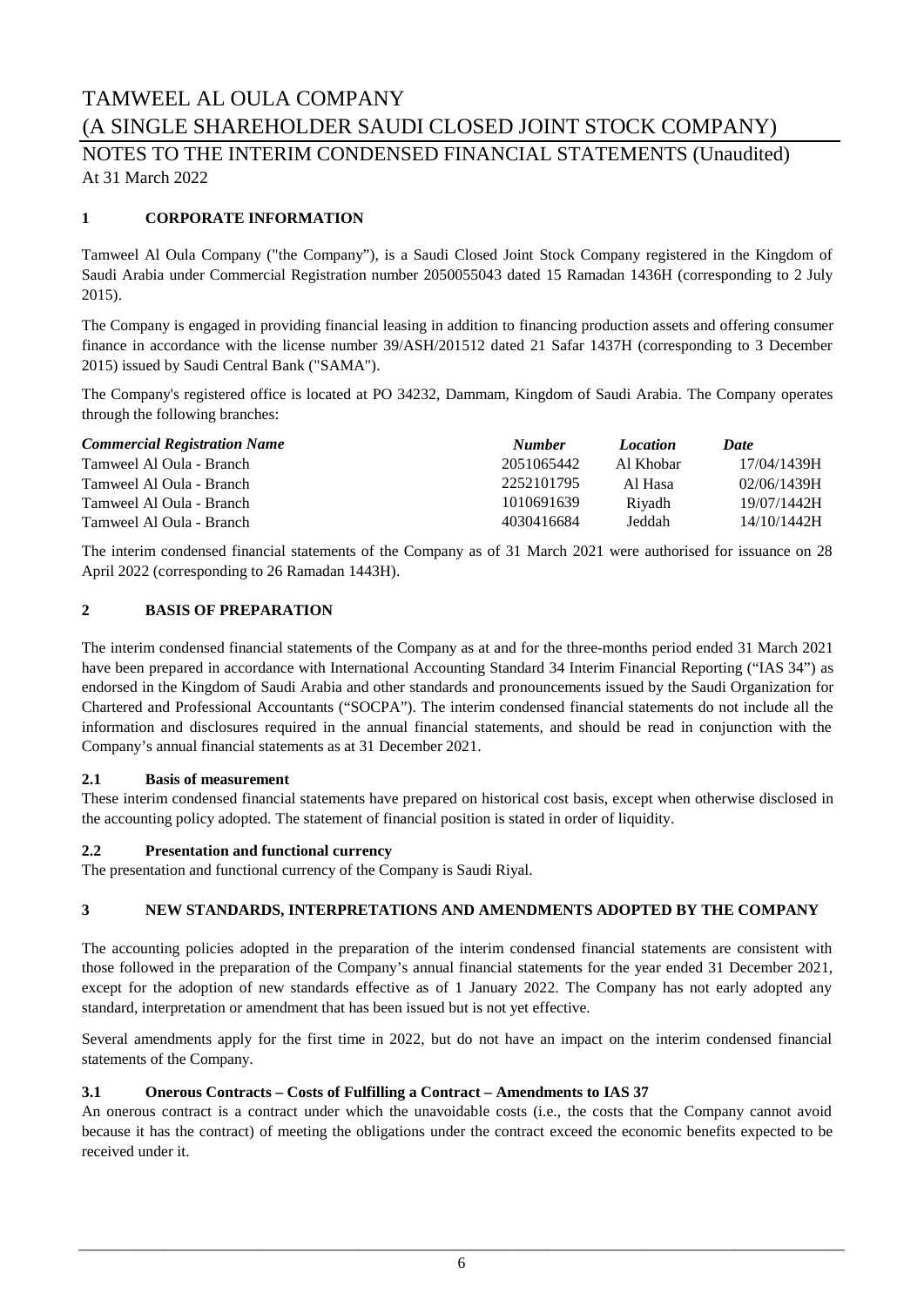# TAMWEEL AL OULA COMPANY (A SINGLE SHAREHOLDER SAUDI CLOSED JOINT STOCK COMPANY) At 31 March 2022 NOTES TO THE INTERIM CONDENSED FINANCIAL STATEMENTS (Unaudited) (Continued)

#### **3 NEW STANDARDS, INTERPRETATIONS AND AMENDMENTS ADOPTED BY THE COMPANY (continued)**

#### **3.1 Onerous Contracts – Costs of Fulfilling a Contract – Amendments to IAS 37 (continued)**

The amendments specify that when assessing whether a contract is onerous or loss-making, an entity needs to include costs that relate directly to a contract to provide goods or services include both incremental costs (e.g., the costs of direct labour and materials) and an allocation of costs directly related to contract activities (e.g., depreciation of equipment used to fulfil the contract as well as costs of contract management and supervision). General and administrative costs do not relate directly to a contract and are excluded unless they are explicitly chargeable to the counterparty under the contract.

These amendments had no impact on the interim condensed financial statements of the Company as there were no onerous contracts identified during the period.

#### **3.2 Property, Plant and Equipment: Proceeds before Intended Use – Amendments to IAS 16**

The amendment prohibits entities from deducting from the cost of an item of property, plant and equipment, any proceeds of the sale of items produced while bringing that asset to the location and condition necessary for it to be capable of operating in the manner intended by management. Instead, an entity recognises the proceeds from selling such items, and the costs of producing those items, in profit or loss.

These amendments had no impact on the interim condensed financial statements of the Company as there were no sales of such items produced by property, plant and equipment made available for use on or after the beginning of the earliest period presented.

#### **3.3 IFRS 9 Financial Instruments – Fees in the '10 per cent' test for derecognition of financial liabilities**

The amendment clarifies the fees that an entity includes when assessing whether the terms of a new or modified financial liability are substantially different from the terms of the original financial liability. These fees include only those paid or received between the borrower and the lender, including fees paid or received by either the borrower or lender on the other's behalf. There is no similar amendment proposed for IAS 39 Financial Instruments: Recognition and Measurement.

These amendments had no impact on the interim condensed financial statements of the Company as there were no modifications of the Group's financial instruments during the period.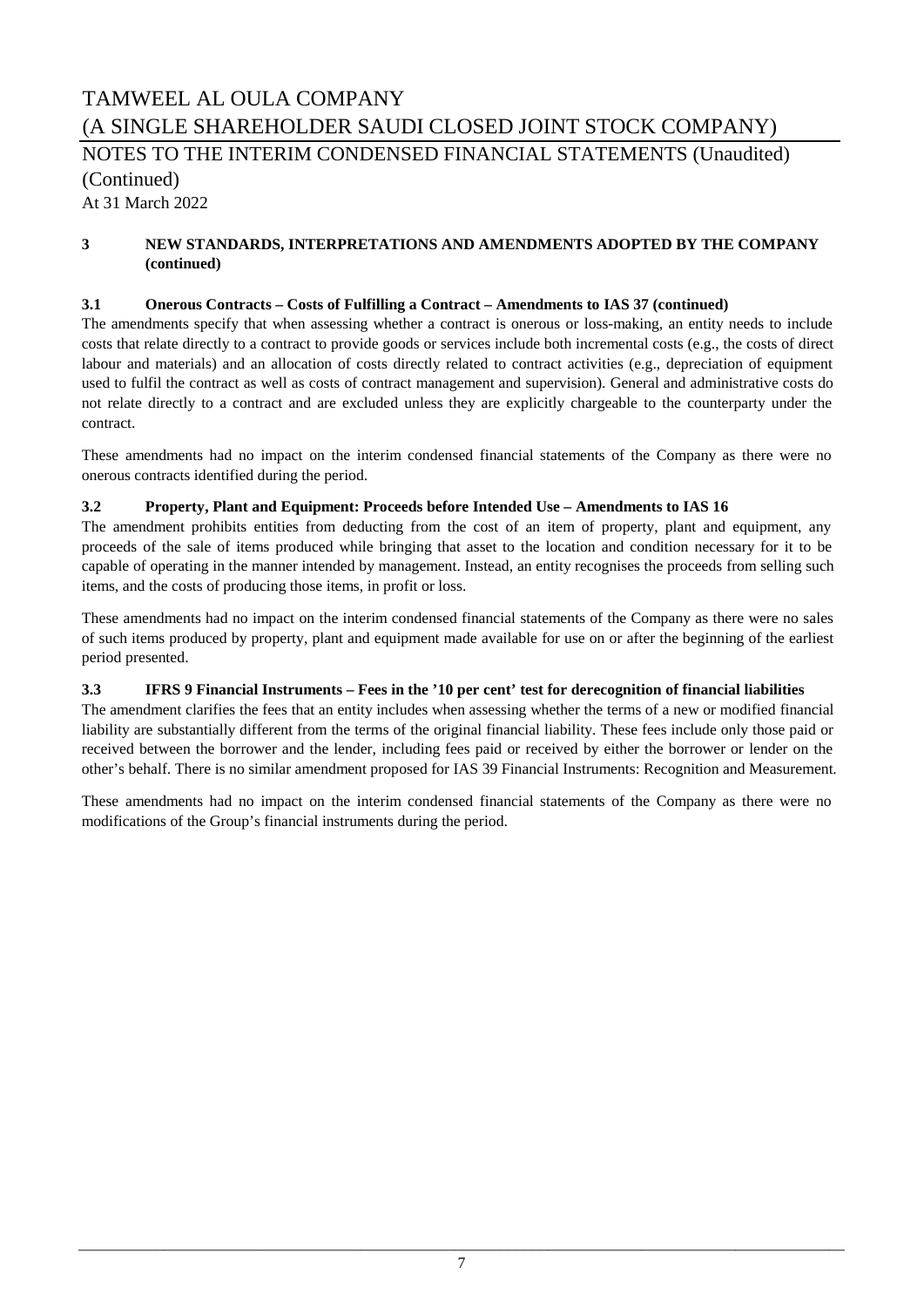# TAMWEEL AL OULA COMPANY (A SINGLE SHAREHOLDER SAUDI CLOSED JOINT STOCK COMPANY) NOTES TO THE INTERIM CONDENSED FINANCIAL STATEMENTS (Unaudited) (Continued)

At 31 March 2022

#### **4 CHANGES IN ACCOUNTING POLICIES AND DISCLOSURES**

#### **4.1 Measurement of expected credit loss on net investment in Islamic finance receivables**

Based on regulatory requirements, the Company has changed its accounting policy to measure the expected credit loss on net investment in Islamic finance receivables from the simplified approach to the general approach, both are permissible under IFRS 9 ("Financial Instruments"). Accordingly, the Company has updated the impairment of financial instruments which is part of the policy applied for financial instruments.

#### *Financial insturments - impairment of financial instruments*

#### *Policy applicable as of 1 January 2022*

The Company records an allowance for expected credit loss for all loans and other debt financial assets not held at FVPL, together with loan commitments, in this section, all referred to as 'financial instruments'. Equity instruments are not subject to impairment under IFRS 9.

The ECL allowance is based on the credit losses expected to arise over the life of the asset (the lifetime expected credit losses or LTECL), unless there has been no significant increase in credit risk since origination, in which case, the allowance is based on the 12 months' expected credit losses (12mECL).

The 12mECL is the portion of LTECL that represent the ECL that result from default events on a financial instrument that are possible within the 12 months after the reporting date.

Both LTECL and 12mECL are calculated on either an individual basis or a collective basis, depending on the nature of the underlying portfolio of financial instruments.

The Company has established a policy to perform an assessment, at the end of each reporting period, of whether a financial instrument's credit risk has increased significantly since initial recognition, by considering the change in the risk of default occurring over the remaining life of the financial instrument.

Based on the above process, the Bank groups its loans into Stage 1, Stage 2,Stage 3 and POCI, as described below:

- Stage 1: When net investment in Islamic finance receivables are first recognised, the Company recognises an allowance based on 12mECL. Stage 1 net investment in Islamic finance receivables also include facilities where the credit risk has improved and the balance has been reclassified from Stage 2.
- Stage 2: When a net investment in Islamic finance receivables has shown a significant increase in credit risk since origination, the Company records an allowance for the LTECL. Stage 2 balances also include facilities, where the credit risk has improved and the loan has been reclassified from Stage 3. Stage 2 has three sub-categories that are mainly differentiated based on the days past due.
- Stage 3: Net investment in Islamic finance receivables considered credit-impaired. The Company records an allowance for the LTECL.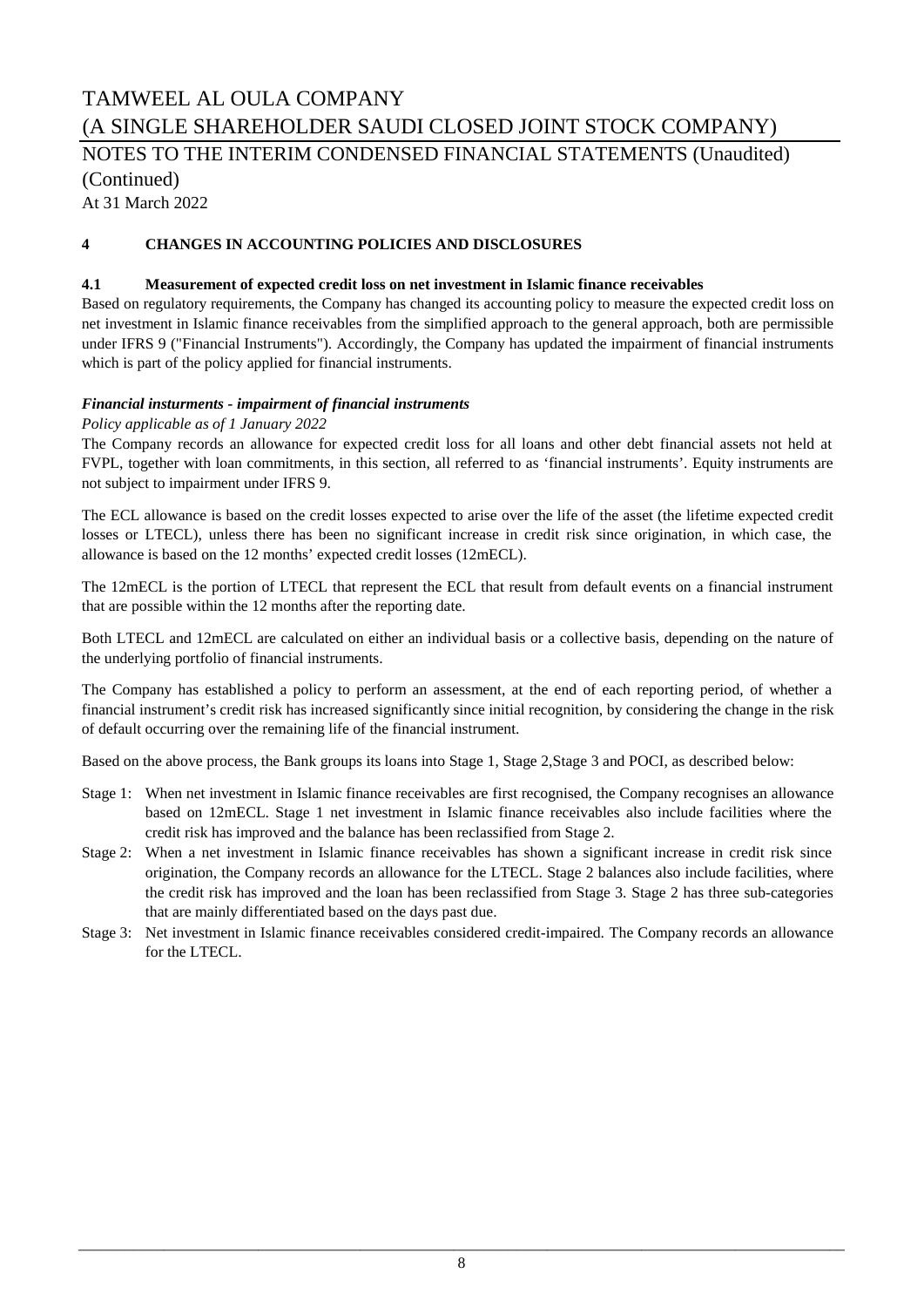### TAMWEEL AL OULA COMPANY (A SINGLE SHAREHOLDER SAUDI CLOSED JOINT STOCK COMPANY) At 31 March 2022 NOTES TO THE INTERIM CONDENSED FINANCIAL STATEMENTS (Unaudited) (Continued)

#### **4 CHANGES IN ACCOUNTING POLICIES AND DISCLOSURES (continued)**

#### **4.1 Measurement of expected credit loss on net investment in Islamic finance receivables (continued)** *Financial insturments - impairment of financial instruments (continued)*

*Policy applicable as of 1 January 2022 (continued)*

For financial assets for which the Bank has no reasonable expectations of recovering either the entire outstanding amount, or a proportion thereof, the gross carrying amount of the financial asset is reduced. This is considered a (partial) derecognition of the financial asset.

The Company calculates ECL based on a probability-weighted scenarios to measure the expected cash shortfalls, discounted at an approximation to the EIR. A cash shortfall is the difference between the cash flows that are due to an entity in accordance with the contract and the cash flows that the entity expects to receive.

The mechanics of the ECL calculations are outlined below and the key elements are, as follows:

- PD The Probability of Default is an estimate of the likelihood of default over a given time horizon. A default may only happen at a certain time over the assessed period, if the facility has not been previously derecognised and is still in the portfolio.
- **EAD** The Exposure at Default is an estimate of the exposure at a future default date, taking into account expected changes in the exposure after the reporting date, including repayments of principal and interest, whether scheduled by contract or otherwise, expected drawdowns on committed facilities, and accrued interest from missed payments.
- LGD The Loss Given Default is an estimate of the loss arising in the case where a default occurs at a given time. It is based on the difference between the contractual cash flows due and those that the lender would expect to receive, including from the realisation of any collateral or credit enhancements that are integral to the loan and not required to be recognised separately. It is usually expressed as a percentage of the EAD.

When estimating the ECL, the Comapny considers three scenarios (a base case, an upside and a downside). Each of these is associated with different PDs, EADs and LGDs. When relevant, the assessment of multiple scenarios also incorporates how defaulted loans are expected to be recovered, including the probability that the net investment in islamic finance receivables will cure and the value of collateral or the amount that might be received for selling the asset. Considering the Company does not have balance of a revolving nature, the maximum period for which the credit losses are determined is the contractual life of a financial instrument.

Impairment losses and releases are accounted for and disclosed separately from modification losses or gains that are accounted for as an adjustment of the financial asset's gross carrying value.

The mechanics of the ECL method are summarised below:

- Stage 1: The 12mECL is calculated as the portion of LTECL that represent the ECL that result from default events on a financial instrument that are possible within the 12 months after the reporting date. The Company calculates the 12mECL allowance based on the expectation of a default occurring in the 12 months following the reporting date. These expected 12-month default probabilities are applied to a forecast EAD and multiplied by the expected LGD and discounted by an approximation to the original EIR. This calculation is made for each of the four scenarios, as explained above.
- Stage 2: When a net investment in Islamic finance receivable has shown a significant increase in credit risk since origination, the Company records an allowance for the LTECL. The mechanics are similar to those explained above, including the use of multiple scenarios, but PDs and LGDs are estimated over the lifetime of the instrument. The expected cash shortfalls are discounted by an approximation to the original EIR.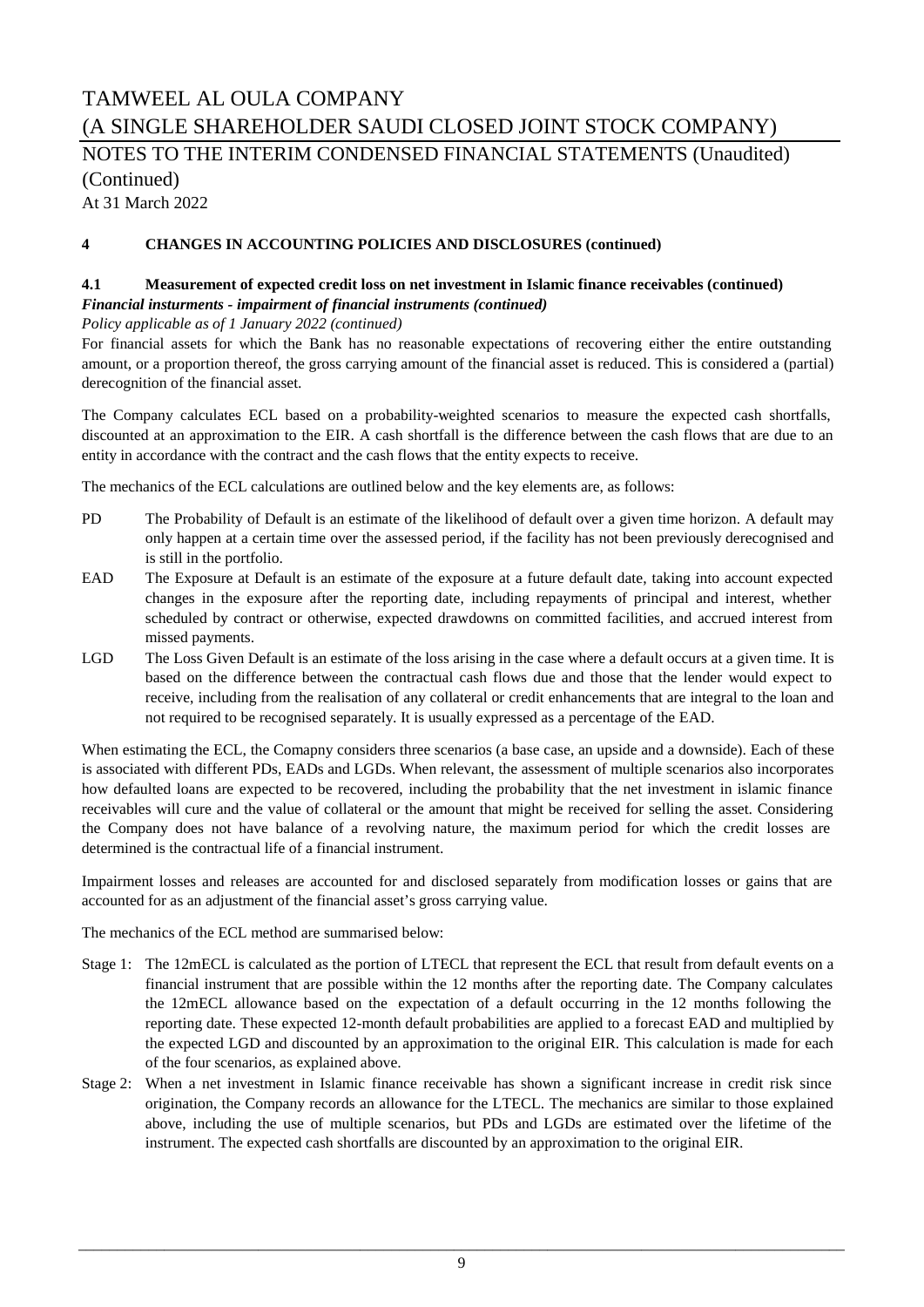## TAMWEEL AL OULA COMPANY (A SINGLE SHAREHOLDER SAUDI CLOSED JOINT STOCK COMPANY) NOTES TO THE INTERIM CONDENSED FINANCIAL STATEMENTS (Unaudited) (Continued)

At 31 March 2022

#### **4 CHANGES IN ACCOUNTING POLICIES AND DISCLOSURES (continued)**

#### **4.1 Measurement of expected credit loss on net investment in Islamic finance receivables (continued)** *Financial insturments - impairment of financial instruments (continued)*

*Policy applicable as of 1 January 2022 (continued)*

Stage 3: For net investment in Islamic finance receivables considered credit-impaired, the Company recognises the lifetime expected credit losses for these balances. The method is similar to that for Stage 2 assets, with the PD set at 100%.

#### *Debt instruments measured at fair value through OCI*

The ECL for debt instruments measured at FVOCI do not reduce the carrying amount of these financial assets in the statement of financial position, which remains at fair value. Instead, an amount equal to the allowance that would arise if the assets were measured at amortised cost is recognised in OCI as an accumulated impairment amount, with a corresponding charge to profit or loss. The accumulated loss recognised in OCI is recycled to the profit and loss upon derecognition of the assets. The Company does not carry any debt instruments measured at FVOCI.

#### *Purchased or originated credit impaired financial assets (POCI)*

For POCI financial assets, the Bank only recognises the cumulative changes in LTECL since initial recognition in the loss allowance. The Company does not carry any POCI financial assets.

#### *Forward looking information*

In its ECL models, the Bank relies on a broad range of forward looking information as economic inputs, such as:

- GPD Growth
- Government oil revenue

The inputs and models used for calculating ECL may not always capture all characteristics of the market at the date of the financial statements. To reflect this, qualitative adjustments or overlays are occasionally made as temporary adjustments when such differences are significantly material.

#### *Restructured financial assets*

Any exposure arrangement in which the original terms and conditions have been changed or modified. Normal annual renewal of exposures should not be categorized as restructured exposure. Restructuring may occur in the form of either forbearance or renegotiation as defined as below:

- a) Forborne Exposure: Any exposure arrangement in which the original terms and conditions have been changed or modified such that the modified terms result in a concession to the borrower, and the modification, which would not have been otherwise granted, was granted as a result of the borrower's financial difficulty.
- b) Renegotiated and/or Refinanced and/or Rescheduled Exposure: Any exposure arrangement in which the original terms and conditions have been modified. However, the modification does not necessarily result in a concession to the borrower and the modification was not granted as a result of the borrower's financial difficulty. These 3 terms have the same interchangeable meanings and should be used accordingly, if needed. Any other new term should be discussed with SAMA before using in practice. For Retail exposures, renegotiation should only be permitted for personal finance and for residential exposures on an exceptional basis. This renegotiation should only be maximum once in a year and 3 times in the lifecycle of the exposure. If this renegotiation exceeds 3 times, that should be considered as forbearance.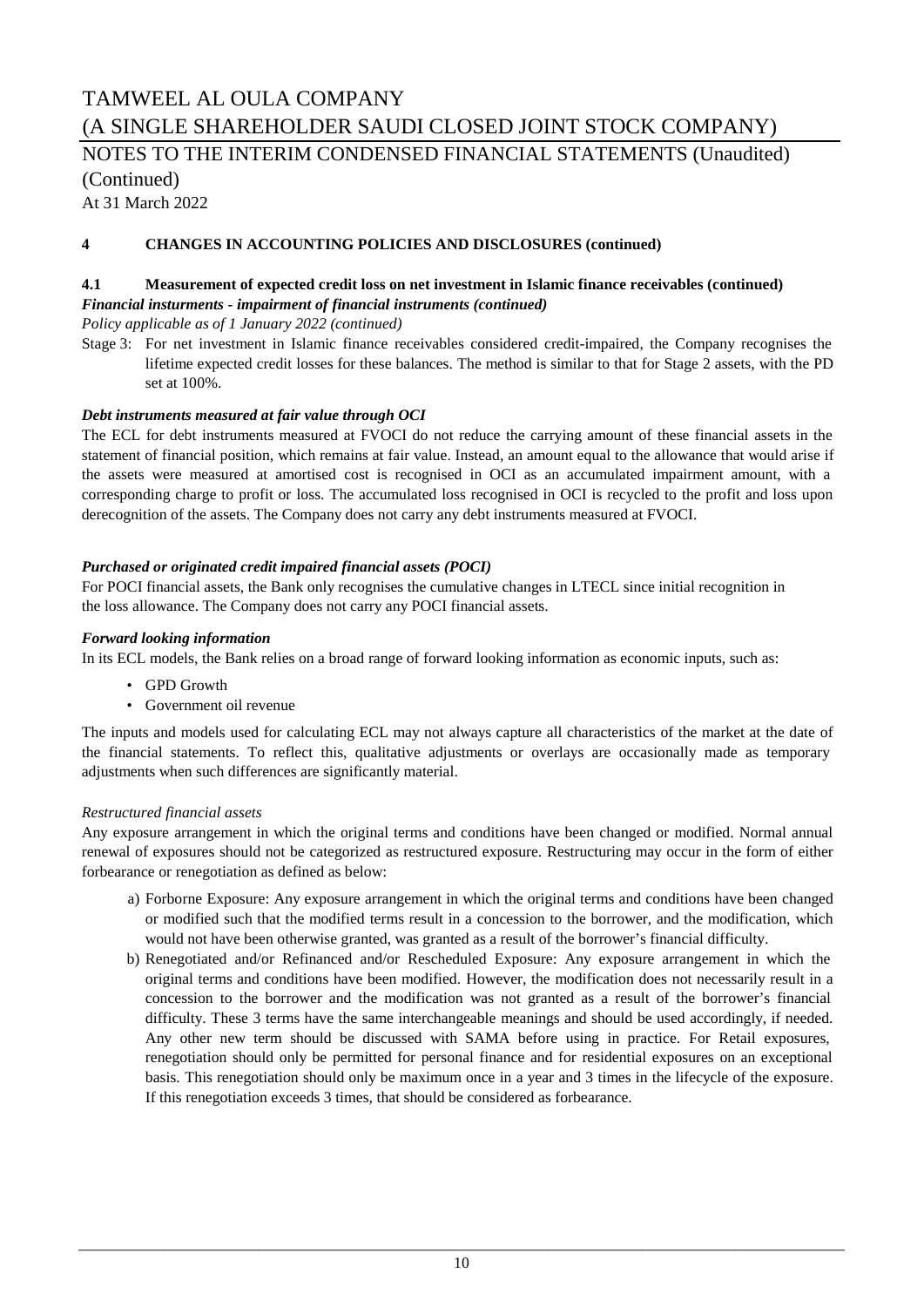# TAMWEEL AL OULA COMPANY (A SINGLE SHAREHOLDER SAUDI CLOSED JOINT STOCK COMPANY) NOTES TO THE INTERIM CONDENSED FINANCIAL STATEMENTS (Unaudited) (Continued)

At 31 March 2022

#### **4 CHANGES IN ACCOUNTING POLICIES AND DISCLOSURES (continued)**

### **4.1 Measurement of expected credit loss on net investment in Islamic finance receivables (continued)** *Financial insturments - impairment of financial instruments (continued)*

*Policy applicable as of 1 January 2022 (continued)*

A Forborne exposure needs to be at least in stage 2A and can retain the stage if the cash flow characteristics do no warrant migration in stage 3 or result in impairment. The following situations will not lead to the re-categorisation of a forborne exposure as performing:

- i) Partial write-off of an existing forborne exposure, (i.e. when a finance company writes off part of a forborne exposure that it deems to be uncollectible);
- ii) Repossession of collateral on a forborne exposure, until the collateral is actually disposed of and the finance company realises the proceeds (when the exposure is kept on balance sheet, it is deemed forborne); or
- iii) Extension or granting of forbearance measures to an exposure that is already identified as forborne subject to the relevant exit criteria for forborne exposures.

The re-categorisation of a forborne exposure as performing should be made on the same level (i.e. debtor or transaction approach) as when the exposure was originally categorised as forborne.

#### *Credit enhancements: collateral valuation*

To mitigate its credit risks on financial assets, the Company seeks to use collateral, where possible. The collateral comes in various forms, such as cash, securities, letters of credit/guarantees, real estate, receivables, inventories, other nonfinancial assets and credit enhancements such as netting agreements. Collateral, unless repossessed, is not recorded on the Company's statement of financial position. Cash flows expected from credit enhancements which are not required to be recognised separately by IFRS standards and which are considered integral to the contractual terms of a debt instrument which is subject to ECL, are included in the measurement of those ECL. On this basis, the fair value of collateral affects the calculation of ECL. Collateral is generally assessed, at a minimum, at inception and re-assessed on a frequent basis. However, some collateral, for example, cash or securities relating to margining requirements, is valued daily.

To the extent possible, the Company uses active market data for valuing financial assets held as collateral. Other financial assets which do not have readily determinable market values are valued using models. Non financial collateral, such as real estate, is valued based on data provided by third parties such as mortgage brokers, or based on housing price indices.

#### *Collateral repossessed*

The Company's policy is to determine whether a repossessed asset can be best used for its internal operations or should be sold. Assets determined to be useful for the internal operations are transferred to their relevant asset category at the lower of their repossessed value or the carrying value of the original secured asset. Assets for which selling is determined to be a better option are transferred to assets held for sale at their fair value (if financial assets) and fair value less cost to sell for non-financial assets at the repossession date in, line with the Company's policy.

In its normal course of business, the Company engages external agents to recover funds from the repossessed assets, generally at auction, to settle outstanding debt. Any surplus funds are returned to the customers/obligors. As a result of this practice, the residential properties under legal repossession processes are not recorded on the balance sheet.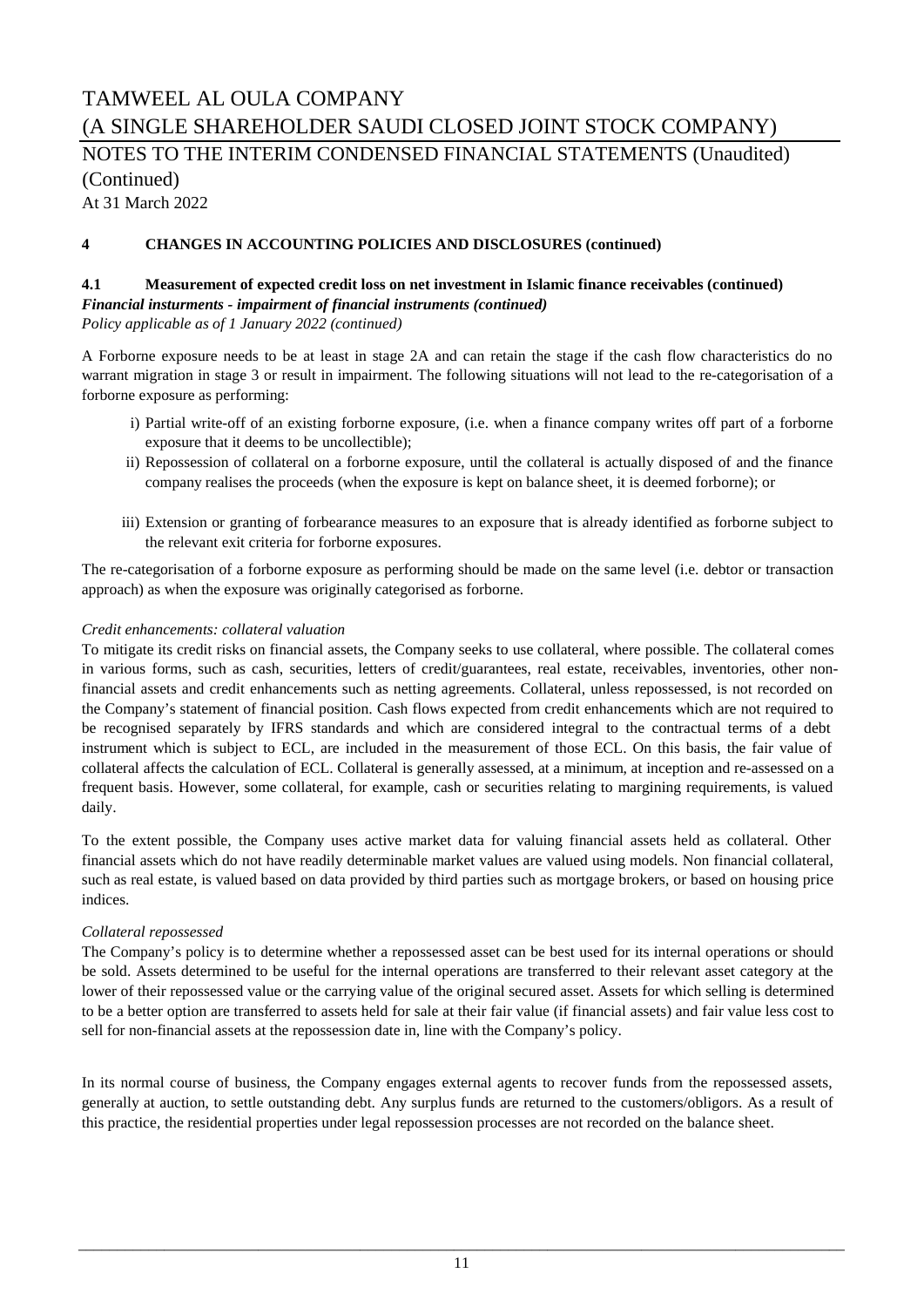NOTES TO THE INTERIM CONDENSED FINANCIAL STATEMENTS (Unaudited) (Continued)

At 31 March 2022

#### **4 CHANGES IN ACCOUNTING POLICIES AND DISCLOSURES (continued)**

### **4.1 Measurement of expected credit loss on net investment in Islamic finance receivables (continued)**

*Financial insturments - impairment of financial instruments (continued)*

Policy applicable as of 1 January 2022 (continued) *Write-off*

Retail exposures

- Retail unsecured exposures (including micro and small enterprises and excluding mortgages) should be written off within 360 days once they are classified as stage 3 exposures.
- Retail secured (including micro and small enterprises) loans (excluding mortgages) should be written off within 720 days once they are classified as stage 3 exposure.
- Retail mortgages (including micro and small enterprises mortgages) should be written off before 1,080 days from the date they are classified as stage 3 exposure.

Corporate

• Corporate exposures (including medium corporates as per MSME definition by SAMA) should be written off before 1,080 days from the date they are classified as stage 3 exposure.

In case, the above-mentioned time period of the write off is not followed, SAMA prior approval should be obtained on a case by case basis.

The Company has assessed the imapact of the change in the accounting policy as required by IAS 8 "Accounting Policies, Changes in Accounting Estimates and Errors" on the opening balances of the comparative interim condensed statement of financial position and on the comparative interim condensed statement of profit or loss and other comprehensive income. The change in the policy did not result in a material impact, accordingly the Company did not restate the comparative figures.

#### **5 SIGNIFICANT ACCOUNTING JUDGMENTS, ESTIMATES AND ASSUMPTIONS**

The preparation of the Company's interim condensed financial statements requires management to make judgments, estimates and assumptions that affect the reported amounts of revenues, expenses, assets and liabilities, and the accompanying disclosures, and the disclosure of contingent liabilities. The accounting estimates and assumptions used in the preparation of these interim condensed financial statements are consistent with those used in the preparation of the annual financial statements for the year ended 31 December 2021, with the exception of the below which has been updated in accordance with the change in the accounting policy mentioned in note 4 of these interim condensed financial statements.

#### **5.1 Expected credit losses ("ECL") on financial assets**

The measurement of ECL under IFRS 9 across all categories of financial assets requires judgement, in particular, the estimation of the amount and timing of future cash flows and collateral values when determining impairment losses and the assessment of a significant increase in credit risk. These estimates are driven by a number of factors, changes in which can result in different levels of allowances.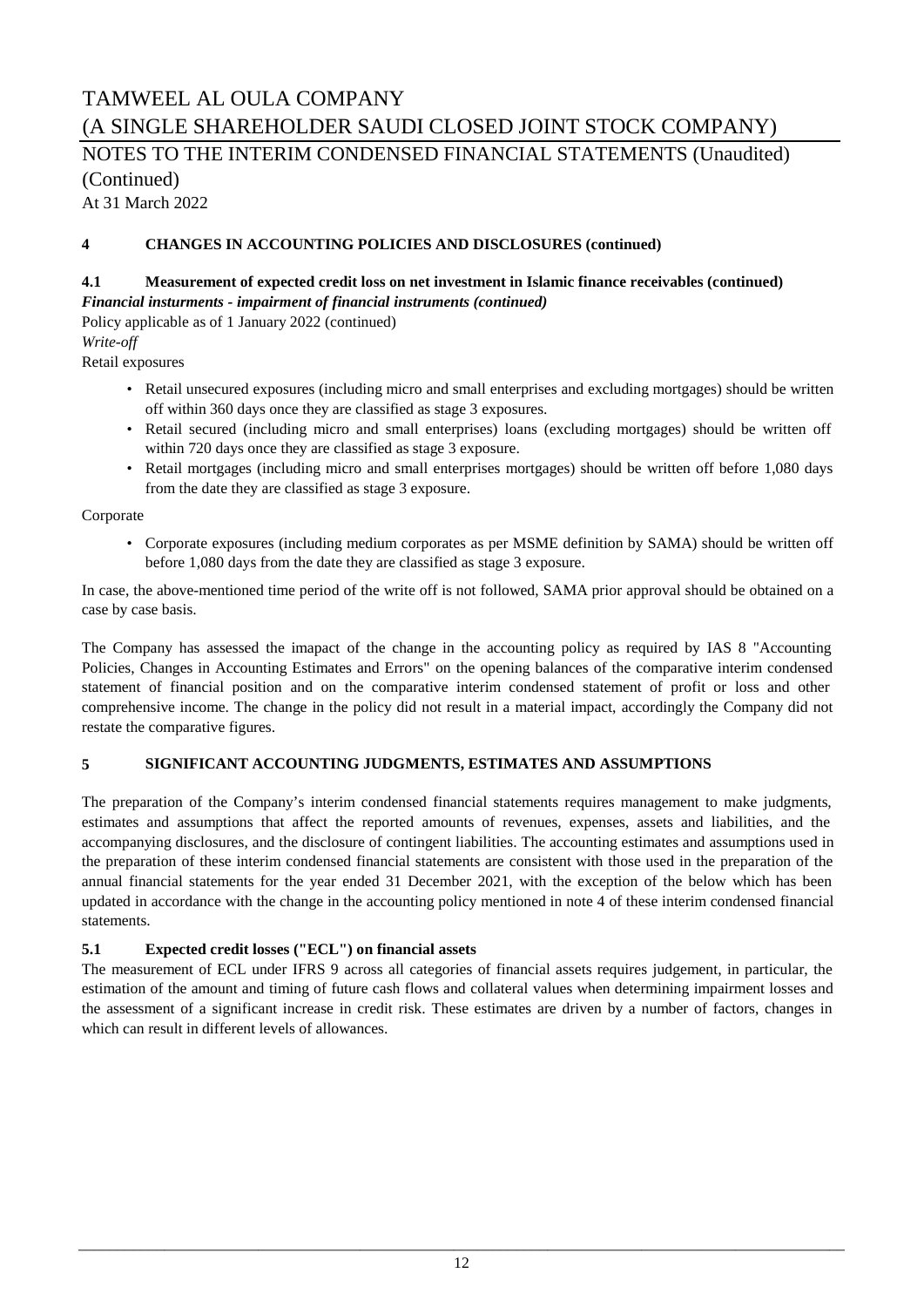### NOTES TO THE INTERIM CONDENSED FINANCIAL STATEMENTS (Unaudited) (Continued)

At 31 March 2022

#### **5 SIGNIFICANT ACCOUNTING JUDGMENTS, ESTIMATES AND ASSUMPTIONS**

#### **5.1 Expected credit losses ("ECL") on financial assets (continued)**

The Company's ECL calculations are outputs of complex models with a number of underlying assumptions regarding the choice of variable inputs and their interdependencies. Elements of the ECL models that are considered accounting judgements and estimates include:

1) The selection of an estimation technique or modelling methodology, covering below key judgements and assumptions:

a) The Company's internal credit grading model, which assigns Probability of Default ('PDs') to the individual grades

b) The Company's criteria for assessing if there has been a significant increase in credit risk and so allowances for financial assets should be measured on a Lifetime ECL basis and the qualitative assessment

- c) The segmentation of financial assets when their ECL is assessed on a collective basis
- d) Development of ECL models, including the various formulas

e) Selection of forward-looking macroeconomic scenarios and their probability weightings, to derive the economic inputs into the ECL models

2) The selection of inputs for those models, and the interdependencies between those inputs such as macroeconomic scenarios and economic inputs.

#### **6 REVENUE FROM OPERATIONS**

|                           | Three-month period<br>ended 31 March<br>( <i>Unaudited</i> ) |            |
|---------------------------|--------------------------------------------------------------|------------|
|                           | 2022                                                         | 2021       |
|                           | <b>SR</b>                                                    | SR         |
| <b>External customers</b> | 53,536,712                                                   | 20,741,146 |
| Related parties           | 6,268,668                                                    | 1,587,652  |
|                           | 59,805,380                                                   | 22,328,798 |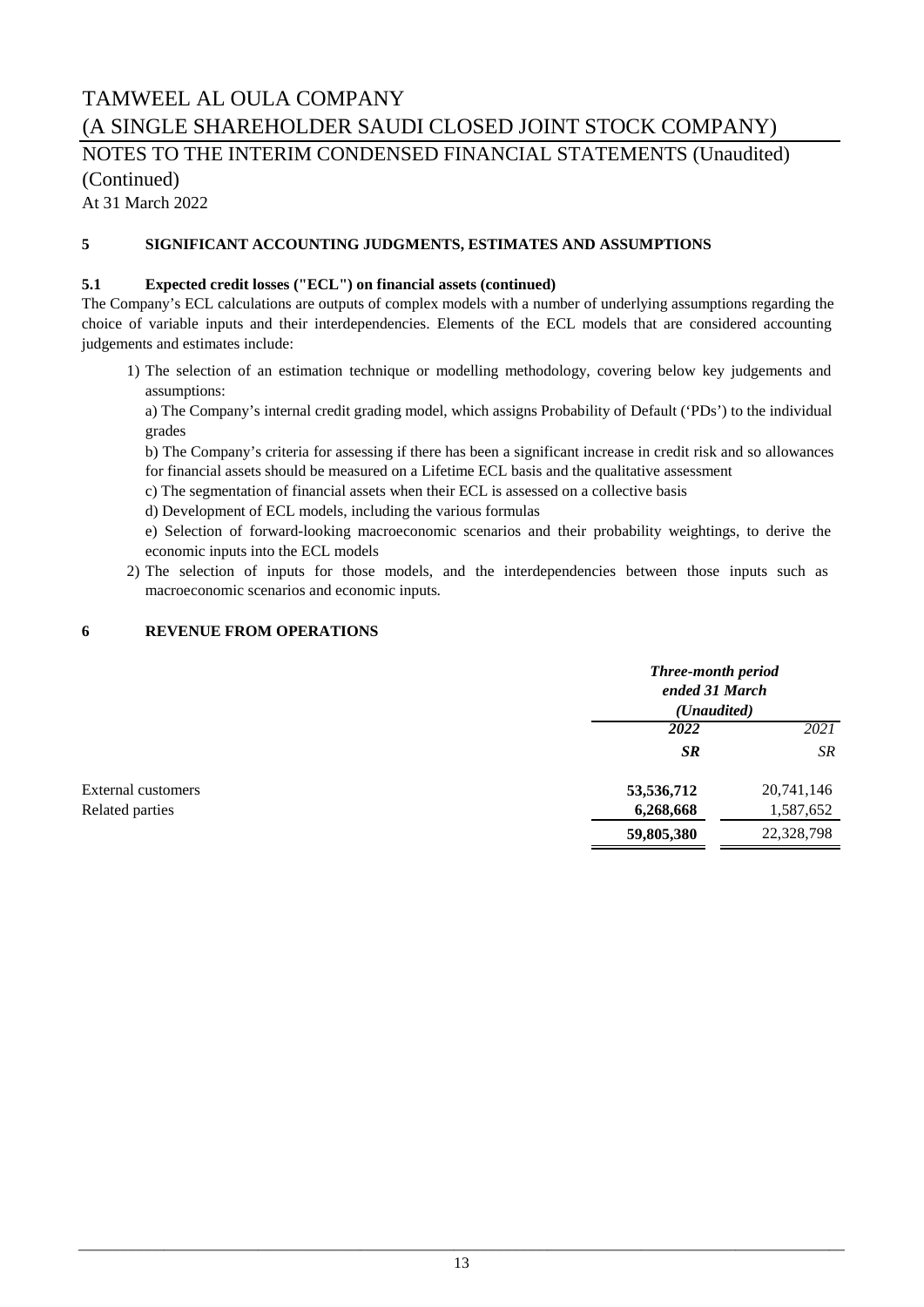# TAMWEEL AL OULA COMPANY (A SINGLE SHAREHOLDER SAUDI CLOSED JOINT STOCK COMPANY) NOTES TO THE INTERIM CONDENSED FINANCIAL STATEMENTS (Unaudited) (Continued)

At 31 March 2022

#### **6 REVENUE FROM OPERATIONS (continued)**

All of the Company's revenue is generated in the Kingdom of Saudi Arabia. The Company recognises the revenue in accordance with IFRS 9 "Financial Instruments" requirements.

#### **7 REVENUE FROM OTHER ACTIVITIES**

|                          | Three-month period<br>ended 31 March |                      |
|--------------------------|--------------------------------------|----------------------|
|                          | 2022                                 | 2021                 |
|                          | <b>SR</b>                            | SR                   |
|                          | ( <i>Unaudited</i> )                 | ( <i>Unaudited</i> ) |
| Discounts from suppliers | 2,874,790                            | 1,996,654            |
| Others                   | 25,625                               | 60,283               |
|                          | 2,900,415                            | 2,056,937            |

#### **8 NET INVESTMENT IN ISLAMIC FINANCE RECEIVABLES**

|                                                                                                                                             |                      | 31 December                   |
|---------------------------------------------------------------------------------------------------------------------------------------------|----------------------|-------------------------------|
|                                                                                                                                             | 31 March 2022        | 2021                          |
|                                                                                                                                             | <b>SR</b>            | SR                            |
|                                                                                                                                             | ( <i>Unaudited</i> ) | (Audited)                     |
| Gross investment in Islamic finance receivables                                                                                             | 2,560,900,484        | 2,055,733,609                 |
| Less: unearned finance income                                                                                                               | (395, 953, 769)      | (324, 425, 238)               |
| Investment in Islamic finance receivables (before allowance for expected<br>credit loss on Islamic finance receivables)                     | 2,164,946,715        | 1,731,308,371                 |
| Less: allowance for expected credit losses on Islamic finance receivables<br>Less: modification loss recognised on SAMA's deferment program | (36, 157, 675)       | (28, 616, 817)<br>(9,086,861) |
| Net investment in Islamic finance receivables                                                                                               | 2,128,789,040        | 1,693,604,693                 |
| Analysed as below:                                                                                                                          |                      |                               |
| Net investment in Islamic finance receivables, non-current                                                                                  | 1,506,785,573        | 1,080,583,385                 |
| Net investment in Islamic finance receivables, current                                                                                      | 622,003,467          | 613,021,308                   |
|                                                                                                                                             | 2,128,789,040        | 1,693,604,693                 |

- *8.1* The Company's implicit rate of return on investment in Islamic finance receivables is in the market rate range. These receivables are majorly secured against assets, personal guarantees, Kafala program and down payments. The Company's major activities for investment in finance receivables are in Tawarruq and Ijarah.
- *8.2* Investment in Islamic finance receivables include Ijarah and Tawarruq contracts amounting to SR 1.04 billion and SR 1.52 billion respectively (31 December 2021: SR 905.04 million and SR 1.14 billion respectively).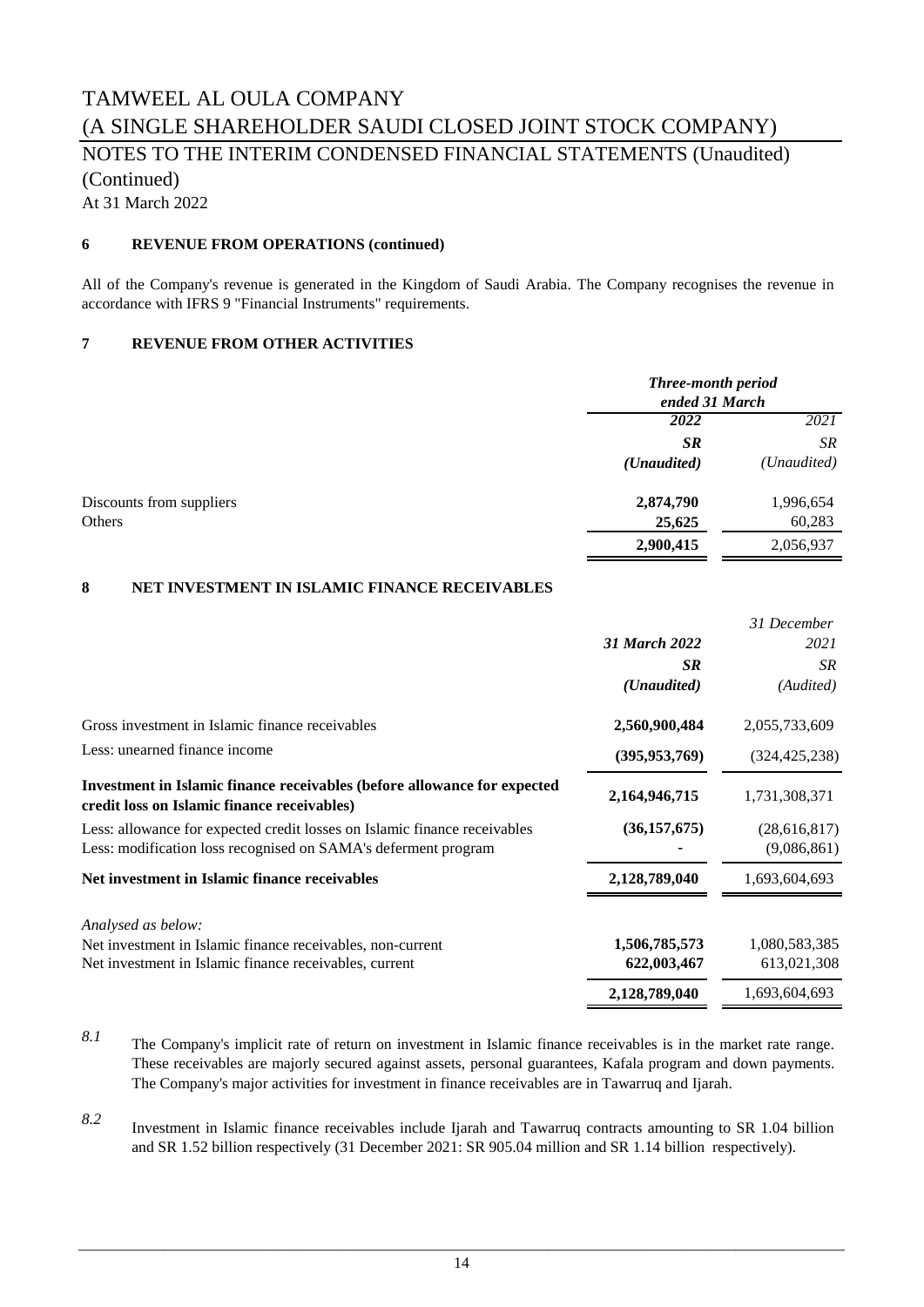### NOTES TO THE INTERIM CONDENSED FINANCIAL STATEMENTS (Unaudited) (Continued)

At 31 March 2022

#### **8 NET INVESTMENT IN ISLAMIC FINANCE RECEIVABLES (continued)**

- *8.3* The contractual rights and the titles of certain assets subject to the financing arrangements of Islamic financing receivables are under the name of Al Kifah Trading Company (a shareholder) amounting to SR 0.07 million (2021: SR 0.08 million). The shareholder waived rights over the assets and confirmed that the risks and rewards pertaining to the assets have been transferred to the Company.
- *8.4* At 31 March 2021, ijarah receivables include the Company's repossessed assets inventory for contracts having outstanding receivables amounting to SR 0.53 million (31 December 2020: SR 0.61 million).
- *8.5* As at 31 March 2022, investment in Islamic finance leases includes SR 271 million of balances due from related parties (31 December 2021: 157) (Note 9).
- 8.6 During the period ended 31 March 2022, the Company has entered into an agreement to sell a tranche of its net investment in Islamic finance receivables amounting to SR 50 million representing 85% of the gross value of the net investment in Islamic finance receivables outstanding balance to a commercial bank (the "Purchaser") within the Kingdom of Saudi Arabia. Such receivables represent instruments initially originated by the Company and subsequently sold to a third party. The Company acts as an Agent to collect the outstanding amounts on behalf of the Purchaser and is entitled to collect a fee, that would be limited to the remaining 15% portion of the underlying agreement, this is dependent on the performance of the Company in the collection of the receivables. The Company has a restricted cash amounting to SR 4.6 million representing 10% of the collected amount against the sold net investment in Islamic finance receivables.
- 8.7 During 2021, the Company has entered into a Musharakah agreement with a local Company for Ijara and Tawarruq receivables. In accordance with the terms of this agreement, the partners are participating in the underlying Ijarah and Tawarruq transactions on agreed basis allocating 20% for the Company and the remaining 80% for the other Musharakah Partner. Such receivables represent instruments initially originated by the Company and subsequently transferred to a third party. The Company assumes credit risk to the extent of its share in the agreement. During 2021, the Company has derecognised net investment in Islamic finance receivables amounting to SR 88.15 million which represents 80% of the Musharaka agreement (2020: nil). As of 31 March 2022, the outstanding balance related to the Musharkah Partner and the Company were SR 76.2 million and SR 18.2 million, respecitvely (31 December 2021: SR 82.1 million and SR 20 million, respectively).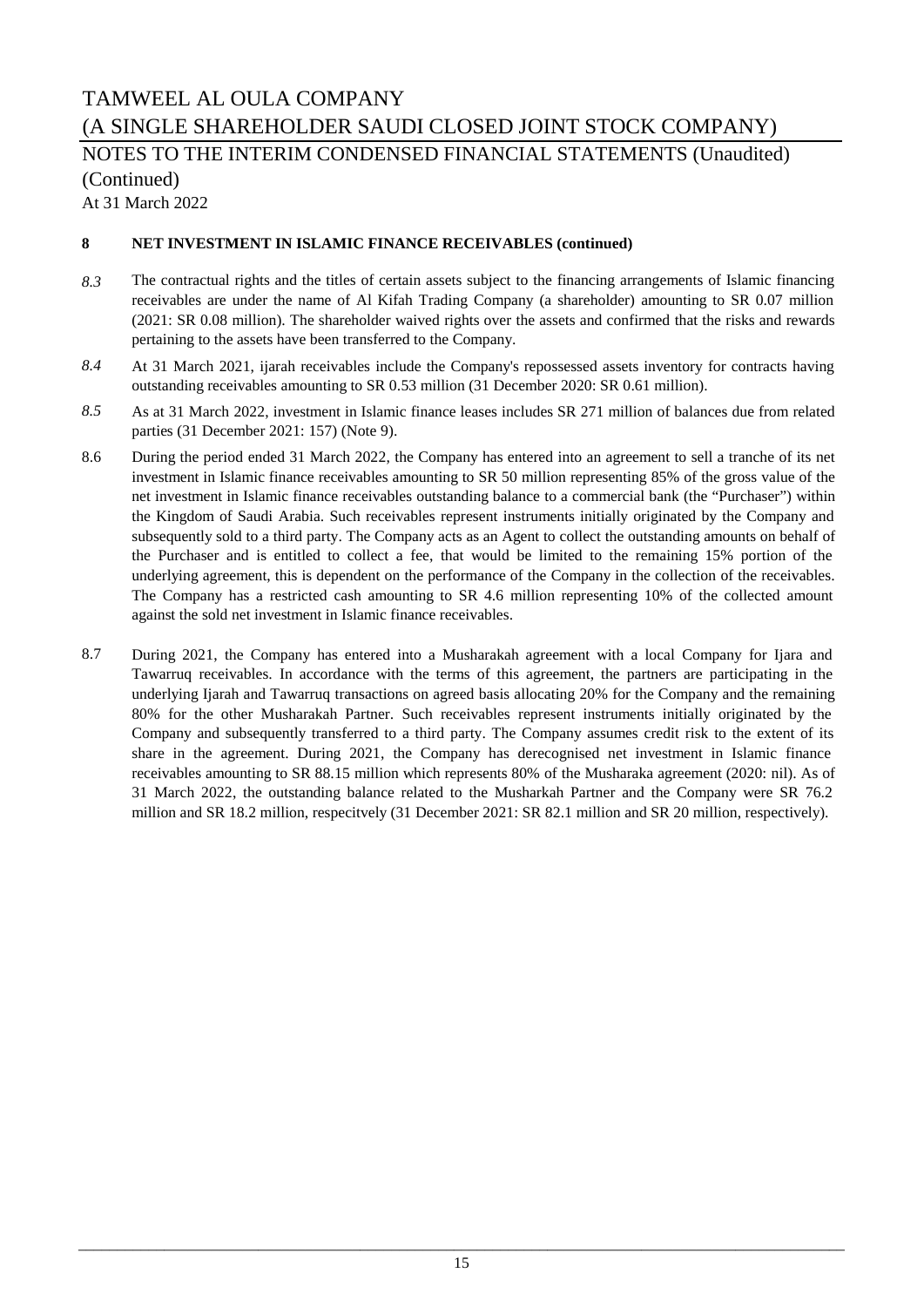#### TAMWEEL AL OULA COMPANY (A SINGLE SHAREHOLDER SAUDI CLOSED JOINT STOCK COMPANY) NOTES TO THE INTERIM CONDENSED FINANCIAL STATEMENTS (Unaudited) (Continued) At 31 March 2022

#### **9 RELATED PARTY TRANSACTIONS AND BALANCES**

Related parties include partners and entities controlled, jointly controlled or significantly influenced by such parties (affiliates). Pricing policies and terms of payments of transactions with related parties are approved by the Company's management. Following is the list of related parties of the Company:

- Al Kifah Holding Company Shareholder Al Kifah Trading Company **Fellow subsidiary** Fellow subsidiary **Fellow subsidiary** Fellow subsidiary **Fellow** subsidiary Al Kifah for Building Material Company Fellow subsidiary Al Kifah Contracting Company Fellow subsidiary Fellow subsidiary Fellow subsidiary Fellow subsidiary Fellow subsidiary Al Motaweroon Company<br>
Al Kifah Real Estate Company<br>
Fellow subsidiary<br>
Fellow subsidiary<br>
Fellow subsidiary Al Kifah Real Estate Company Fellow subsidiary Al Kifah Paper Products Company<br>
Al Kifah Paper Products Company<br>
Al Kifah Precast Company<br>
Fellow subsidiary<br>
Fellow subsidiary Al Kifah Precast Company<br>
Al Kifah Holding Company Branch<br>
Branch of the shareholder<br>
Branch of the shareholder Al Kifah Holding Company Branch<br>
Al Kifah Information Technology Company<br>
Fellow subsidiary Al Kifah Information Technology Company Fellow subsidiary Fellow subsidiary Fellow subsidiary Fellow subsidiary Fellow subsidiary Fellow subsidiary Fellow subsidiary Fellow subsidiary Fellow subsidiary Fellow subsidiary Fe KiCe Construction Equipment<br>
Green Vision Paper Products Company<br>
Fellow subsidiary<br>
Fellow subsidiary Green Vision Paper Products Company Medical Infection Control Company Fellow subsidiary Al Kifah ReadyMix Factory Company Fellow subsidiary Fellow subsidiary Fellow subsidiary Potimal supply for catering services Company Optimal supply for catering services Company
- *Names of related parties Nature of Relationship*

#### \_\_\_\_\_\_\_\_\_\_\_\_\_\_\_\_\_\_\_\_\_\_\_\_\_\_\_\_\_\_\_\_\_\_\_\_\_\_\_\_\_\_\_\_\_\_\_\_\_\_\_\_\_\_\_\_\_\_\_\_\_\_\_\_\_\_\_\_\_\_\_\_\_\_\_\_\_\_\_\_\_\_\_\_\_\_\_\_\_\_\_\_\_\_\_\_\_\_\_\_\_\_\_\_\_\_\_\_\_\_\_\_\_\_\_\_\_\_\_\_\_\_\_\_\_\_\_\_\_\_\_\_\_ 16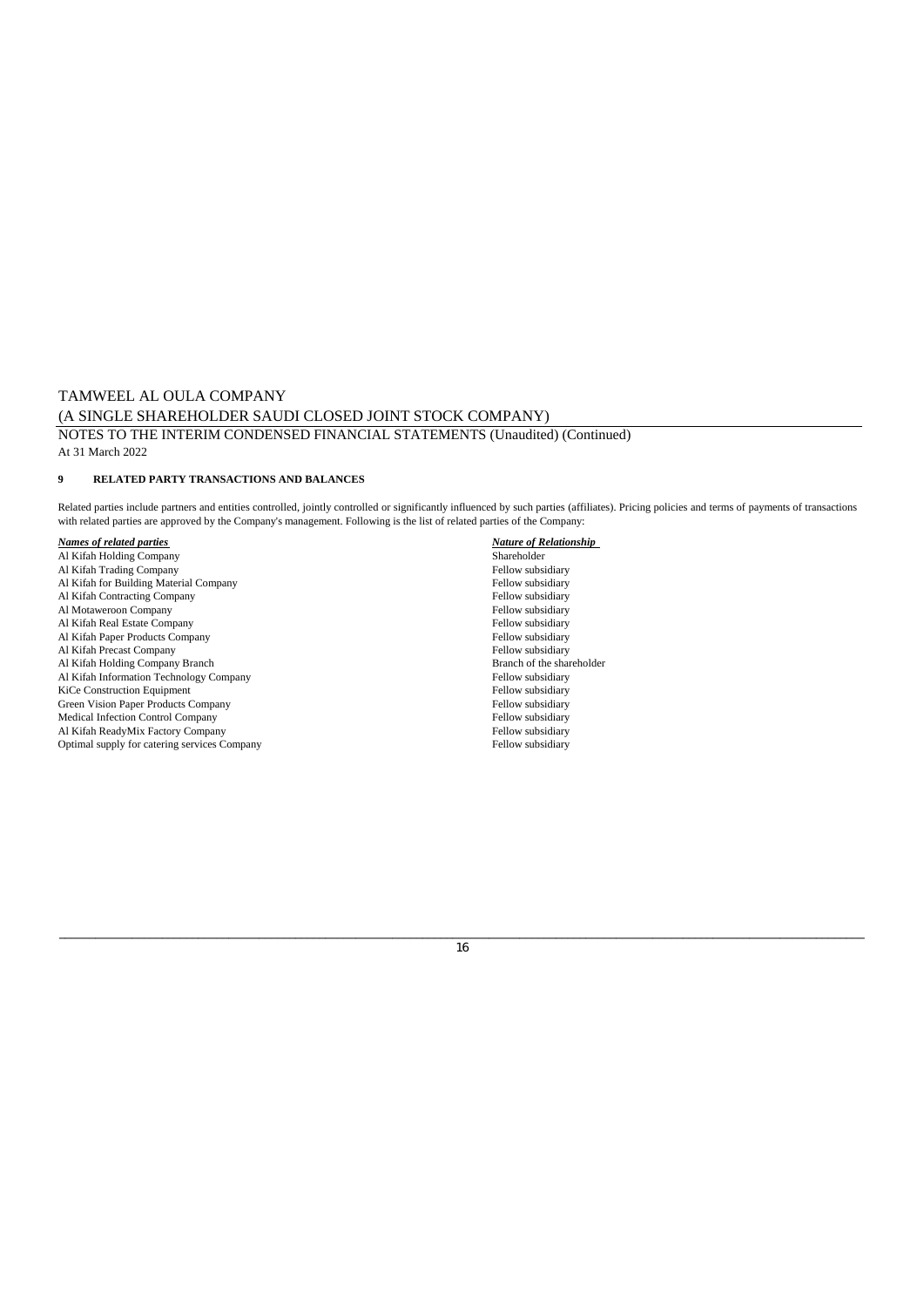#### TAMWEEL AL OULA COMPANY (A SINGLE SHAREHOLDER SAUDI CLOSED JOINT STOCK COMPANY) NOTES TO THE INTERIM CONDENSED FINANCIAL STATEMENTS (Unaudited) (Continued) At 31 March 2022

#### **9 RELATED PARTY TRANSACTIONS AND BALANCES (continued)**

| <b>Related party</b>         | Following are the details of the major related party transactions occurred during the period:<br>Nature of relationship | <b>Nature of transactions</b>                                                                    | <b>Amounts of transactions</b>                      |                         |
|------------------------------|-------------------------------------------------------------------------------------------------------------------------|--------------------------------------------------------------------------------------------------|-----------------------------------------------------|-------------------------|
|                              |                                                                                                                         |                                                                                                  | Three-month period<br>ended 31 March<br>(Unaudited) |                         |
|                              |                                                                                                                         |                                                                                                  | 2022                                                | 2021                    |
|                              |                                                                                                                         |                                                                                                  | <b>SR</b>                                           | <b>SR</b>               |
| Al Kifah Holding Company     | Shareholder                                                                                                             | Amount collected against Islamic<br>finance receivables<br>Value added tax paid on behalf of the |                                                     | (3,309,684)             |
|                              |                                                                                                                         | Company                                                                                          | 4,167,191                                           | 700,302                 |
|                              |                                                                                                                         | Services provided                                                                                | 101,075                                             | 332,903                 |
|                              |                                                                                                                         | finance receivables                                                                              | (1,290,687)                                         |                         |
| Al Kifah Contracting Company | Fellow subsidiary                                                                                                       | Amount collected against Islamic<br>finance receivables<br>Financing                             | (1,392,092)                                         | (487, 425)<br>9,200,000 |
| KiCe Construction Equipment  | Fellow subsidiary                                                                                                       | Financing<br>Amount collected against Islamic                                                    |                                                     | 15,000,000              |
|                              |                                                                                                                         | finance receivables<br>Heavy machinery and equipment                                             |                                                     |                         |
|                              |                                                                                                                         | sales financed by the Company<br>Amount paid against machinery and                               | 20,813,750                                          | 25,600,281              |
|                              |                                                                                                                         | equipment financed                                                                               | (19,735,000)                                        | (21, 485, 996)          |
|                              |                                                                                                                         | Amount collected against Islamic                                                                 |                                                     |                         |
| Al Kifah Real Estate Company | Fellow subsidiary                                                                                                       | finance receivables                                                                              | (3, 106, 567)                                       | (616,984)               |
|                              |                                                                                                                         | Financing                                                                                        | 20,000,000                                          |                         |
|                              |                                                                                                                         | Services provided                                                                                | 89,932                                              | 121,798                 |
|                              |                                                                                                                         |                                                                                                  |                                                     |                         |

17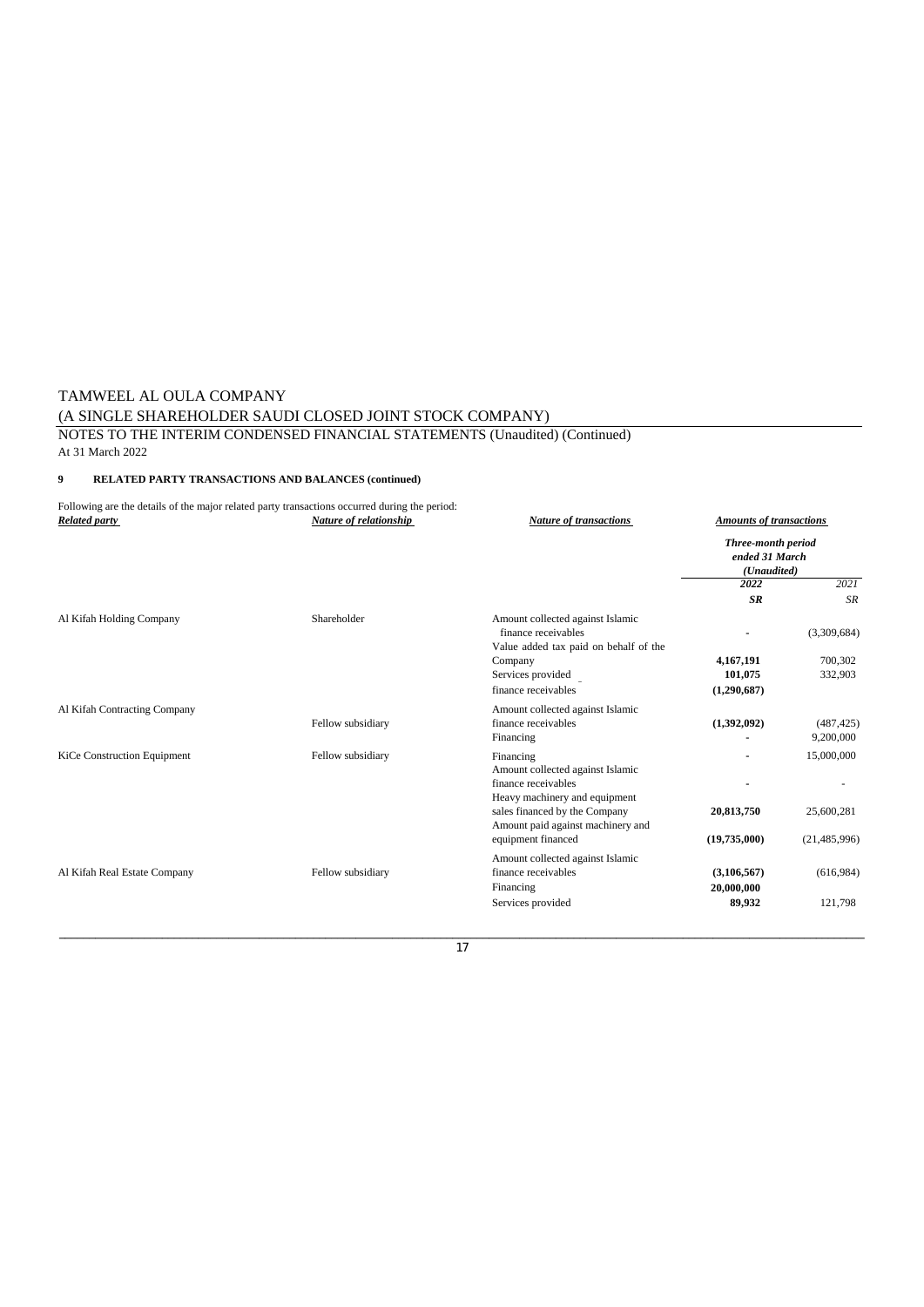#### TAMWEEL AL OULA COMPANY (A SINGLE SHAREHOLDER SAUDI CLOSED JOINT STOCK COMPANY) NOTES TO THE INTERIM CONDENSED FINANCIAL STATEMENTS (Unaudited) (Continued) At 31 March 2022

#### **9 RELATED PARTY TRANSACTIONS AND BALANCES (continued)**

| <b>Related party</b>                         | Nature of relationship | <b>Nature of transactions</b>                                        | <b>Amounts of transactions</b>                             |             |
|----------------------------------------------|------------------------|----------------------------------------------------------------------|------------------------------------------------------------|-------------|
|                                              |                        |                                                                      | <b>Three-month period</b><br>ended 31 March<br>(Unaudited) |             |
|                                              |                        |                                                                      | 2022                                                       | 2021        |
|                                              |                        |                                                                      | <b>SR</b>                                                  | <b>SR</b>   |
| Al Kifah Paper Products Company              | Fellow subsidiary      | Services provided<br>Amount collected against Islamic                |                                                            | 1,317       |
|                                              |                        | finance receivables                                                  | (32, 036, 117)                                             | (621, 628)  |
| Al Kifah Precast Company                     |                        | Amount collected against Islamic<br>finance receivables<br>Financing | (3,079,962)<br>20,000,000                                  | (621, 629)  |
| Al Kifah Information Technology Company      | Fellow subsidiary      | Information technology fee                                           | 248,321                                                    | 551,456     |
| Al Motaweroon Company                        |                        | Amount collected against Islamic<br>finance receivables<br>Financing | (1,337,334)<br>19,200,000                                  | 13,600,000  |
| Green Vision Paper Products Company          | Fellow subsidiary      | Financing                                                            | 38,768,046                                                 |             |
| Medical Infection Control Company            | Fellow subsidiary      | Financing                                                            | 15,000,000                                                 |             |
| Al Kifah for Building Material Company       | Fellow subsidiary      | Financing<br>Amount collected against Islamic                        |                                                            | 500,000     |
| Al Kifah ReadyMix Factory Company            | Fellow subsidiary      | finance receivables<br>Financing                                     | (1,377,979)<br>30,000,000                                  | (4,713,934) |
| Optimal supply for catering services Company | Fellow subsidiary      | Financing                                                            | 10,000,000                                                 |             |
|                                              |                        |                                                                      |                                                            |             |

\_\_\_\_\_\_\_\_\_\_\_\_\_\_\_\_\_\_\_\_\_\_\_\_\_\_\_\_\_\_\_\_\_\_\_\_\_\_\_\_\_\_\_\_\_\_\_\_\_\_\_\_\_\_\_\_\_\_\_\_\_\_\_\_\_\_\_\_\_\_\_\_\_\_\_\_\_\_\_\_\_\_\_\_\_\_\_\_\_\_\_\_\_\_\_\_\_\_\_\_\_\_\_\_\_\_\_\_\_\_\_\_\_\_\_\_\_\_\_\_\_\_\_\_\_\_\_\_\_\_\_\_\_ 18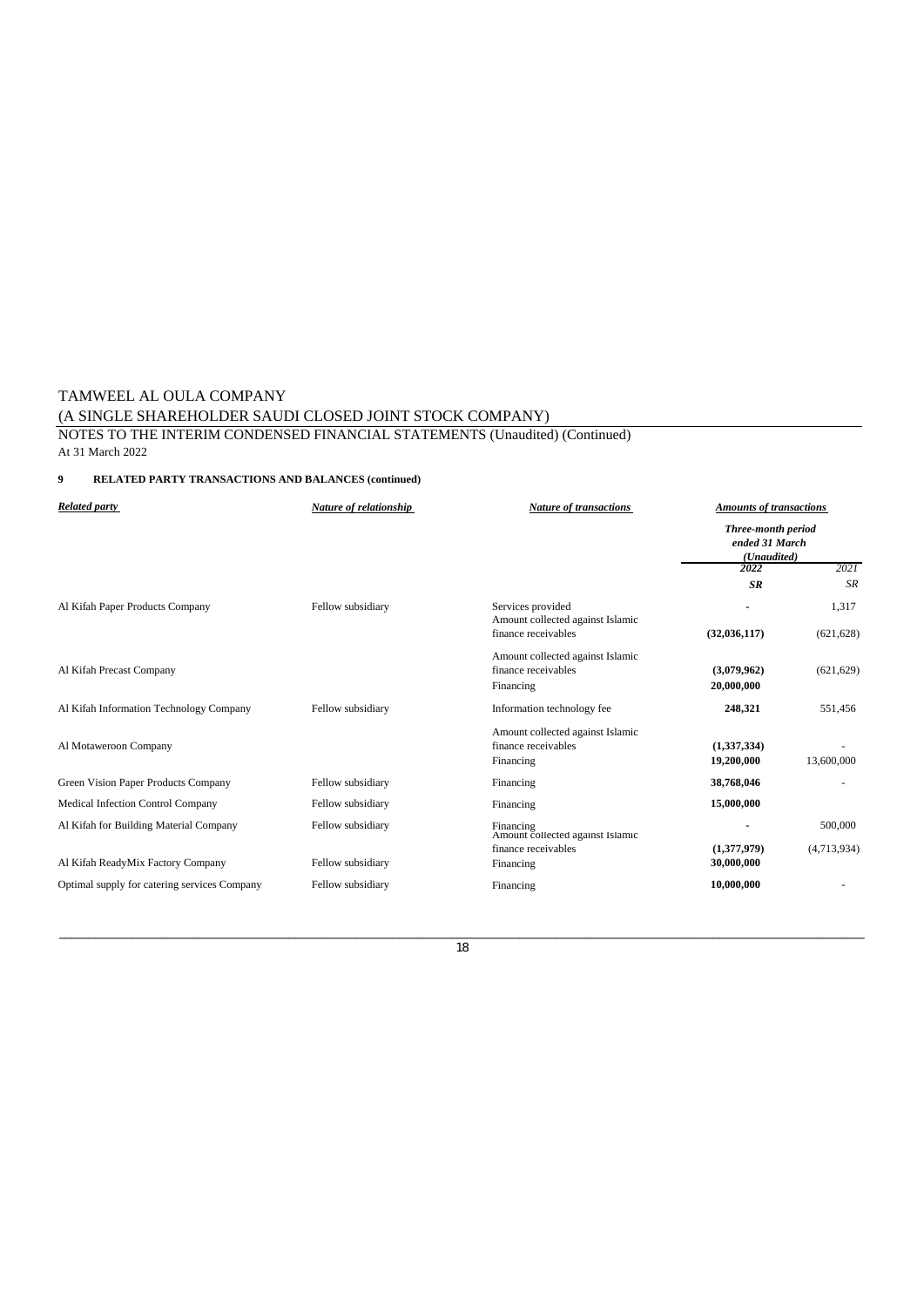## TAMWEEL AL OULA COMPANY (A SINGLE SHAREHOLDER SAUDI CLOSED JOINT STOCK COMPANY) NOTES TO THE INTERIM CONDENSED FINANCIAL STATEMENTS (Unaudited)

(Continued)

At 31 March 2022

#### **9 RELATED PARTY TRANSACTIONS AND BALANCES (continued)**

*Amounts due from related parties ‑ (presented under net investment in Islamic finance receivables (note 8):*

|                                                                 | 31 March             | 31 December  |
|-----------------------------------------------------------------|----------------------|--------------|
|                                                                 | 2022                 | 2021         |
|                                                                 | <b>SR</b>            | <b>SR</b>    |
|                                                                 | (Unaudited)          | (Audited)    |
| Al Kifah Real Estate Company                                    | 47,602,841           | 30,210,755   |
| Al Kifah Precast Company                                        | 47,547,775           | 30,168,046   |
| Al Motaweroon Company                                           | 45,660,834           | 27, 251, 245 |
| Green Vision Paper Products Company                             | 38,654,709           |              |
| Al Kifah ReadyMix Factory Company                               | 30,000,000           |              |
| <b>KiCe Construction Equipment</b>                              | 15,000,000           | 15,180,000   |
| <b>Medical Infection Control Company</b>                        | 15,000,000           |              |
| Al Kifah Contracting Company                                    | 9,523,846            | 10,631,545   |
| Al Kifah for Building Material Company                          | 8,353,635            | 10,032,316   |
| Al Kifah Holding Company Branch                                 | 3,574,607            | 4,748,495    |
| Al Kifah Paper Products Company                                 |                      | 28,768,046   |
| Optimal supply for catering services Company                    | 10,000,000           |              |
|                                                                 | 270,918,247          | 156,990,448  |
| Amounts due to related parties - (presented under liabilities): |                      |              |
|                                                                 | 31 March             | 31 December  |
|                                                                 | 2022                 | 2021         |
|                                                                 | <b>SR</b>            | <b>SR</b>    |
|                                                                 | ( <i>Unaudited</i> ) | (Audited)    |
| Al Kifah for Building Material Company                          | 4,718                | 1,318        |
| Al Kifah Real Estate Company                                    | 510,400              | 420,468      |
| Al Kifah Holding Company                                        | 4,252,485            | 1,741,873    |
| Al Kifah Contracting Company                                    | 44.883               | 44.883       |

Al Kifah Contracting Company **44,883** 44,883 KiCe Construction Equipment **1,078,750** Al Kifah Information Technology Company **-** 208,349 **5,891,236** 2,416,891

Compensation and remuneration (including salaries and other benefits) for key management personnel is disclosed as follows:

|                             | Three-month period<br>ended 31 March<br>( <i>Unaudited</i> ) |         |
|-----------------------------|--------------------------------------------------------------|---------|
|                             | 2022                                                         | 2021    |
|                             | <b>SR</b>                                                    | SR      |
| Short-term employee benefit | 1,166,314                                                    | 422,166 |
| Post-employment benefits    | 247,811                                                      | 87,397  |
|                             | 1,414,125                                                    | 509,563 |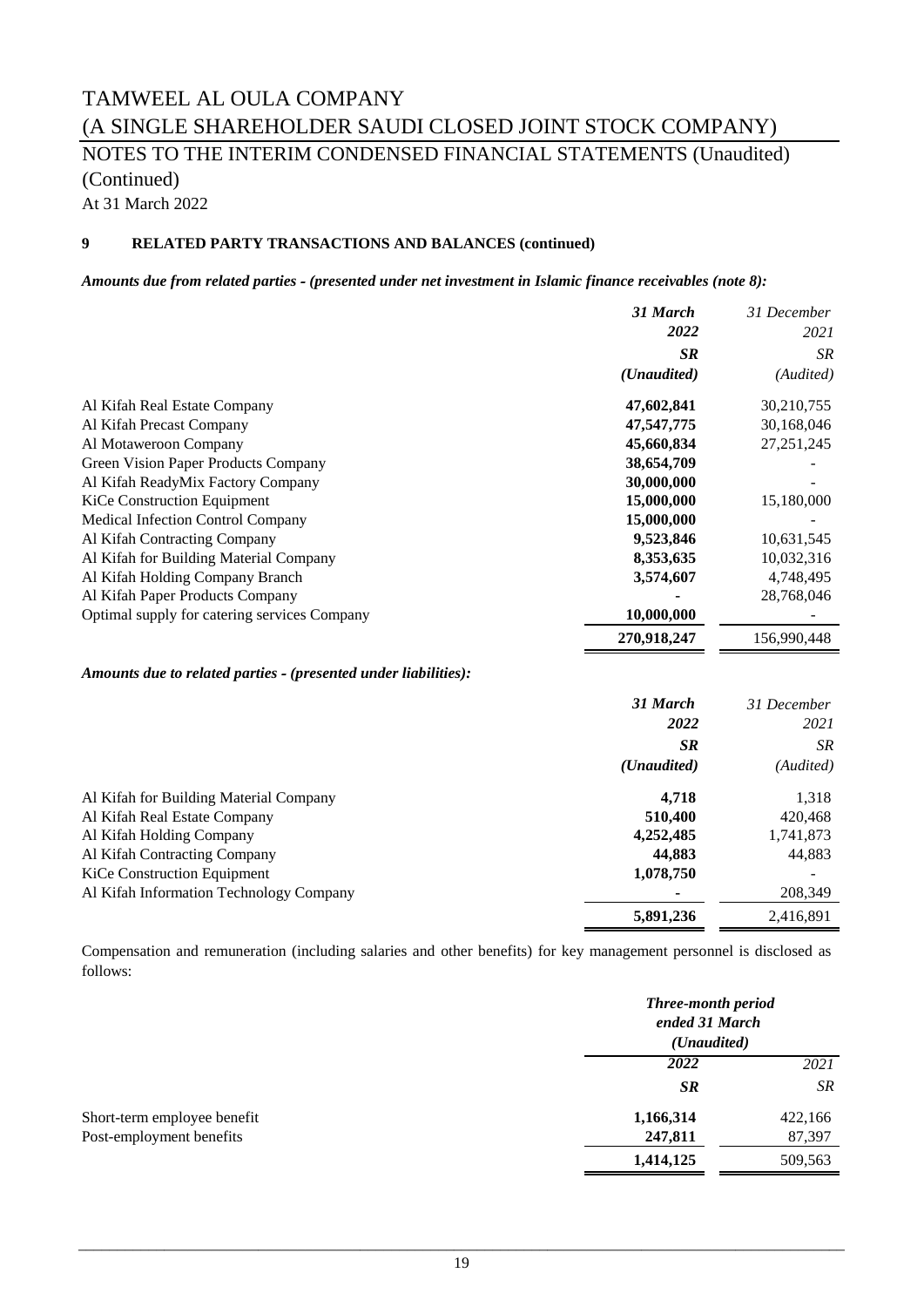### NOTES TO THE INTERIM CONDENSED FINANCIAL STATEMENTS (Unaudited) (Continued)

At 31 March 2022

#### **10 LOANS AND BORROWINGS**

|                                                  | 31 March      | 31 December    |
|--------------------------------------------------|---------------|----------------|
|                                                  | 2022          | 2021           |
|                                                  | <b>SR</b>     | <b>SR</b>      |
|                                                  | (Unaudited)   | (Audited)      |
| SAMA support program (note 10.1)                 | 1,562,907,633 | 1,100,443,427  |
| Tawaruq financing (note 10.2)                    | 168,959,448   | 167,541,540    |
| Social development bank financing (note 10.3)    | 101,670,558   | 113,412,116    |
| Less: Modification gain on deferment (note 10.1) | (13,356,100)  | (16, 467, 666) |
| Net loans and borrowings                         | 1,820,181,539 | 1,364,929,417  |
| <b>Analyzed as follows:</b>                      |               |                |
|                                                  | 31 March      | 31 December    |
|                                                  | 2022          | 2021           |
|                                                  | <b>SR</b>     | SR             |
|                                                  | (Unaudited)   | (Audited)      |
| Non-current portion                              | 1,039,770,721 | 769,765,088    |
|                                                  |               |                |
| Current portion                                  | 780,410,818   | 595,164,329    |

- *10.1* During 2020, the Company has signed an agreement with SAMA to enroll in the deferred payments program. During the three-month period ended 31 March 2022, based on the deferred payments program, the Company has received SR 37.9 million (the year ended 31 December 2021: SR 209.7 million), these loans are interest free loans provided. The Modification gain on deferment includes an amount of SR 9.1 million (31 March 2021: SR 8.9 million), which is recorded under revenue from operations in the interim condensed statement of profit or loss and other comprehensive income. Further, the Company has obtained additional funds from SAMA under loan guarantee program amounting to SR 558.4 million (the year ended 31 December 2021: SR 634.8 million) to finance its activities. These loans are repayable in equal monthly installment commencing from May 2020 with the final installment due in November 2024. SAMA deferred payments program and loan guarantee program are carried at fair value using internal rate of return equivalent to the prevailing market rate. During the period ended 31 March 2022, SAMA has terminated the Deferred Payment Program with the last extension expiring on 31 March 2022.
- *10.2* The Company has obtained a Tawaruq financing facilities from local commercial banks to finance the purchase of assets for leasing services. Tawaruq loans are of both long-term and revolving nature. The long-term loan is repayable within a 5-year period. The revolving loans are payable within the next 12 months. Tawaruq loans carry financial charges at prevailing market borrowing costs plus SIBOR. These Tawaruq loans are secured by promissory notes issued by the shareholder. The Company is required to comply with certain covenants under the facility agreements which includes maintenance of certain leverage ratios. The Company had no breach of covenants during the period.
- *10.3* During 2018, the Company obtained long-term loans from Social Development Bank ("SDB"), a governmental agent, to finance the purchase of assets for leasing services for small and medium sized entities ("SMEs") with 3 month grace periods. The Company has entered into similar agreements during 2020 and 2021 with all having 3 month grace periods, except for one loan obtained during 2020 which had a 6-month grace period due to COVID-19 related extension. The loans are repayable in equal monthly instalments commencing from January 2019 with the final instalment due in January 2025.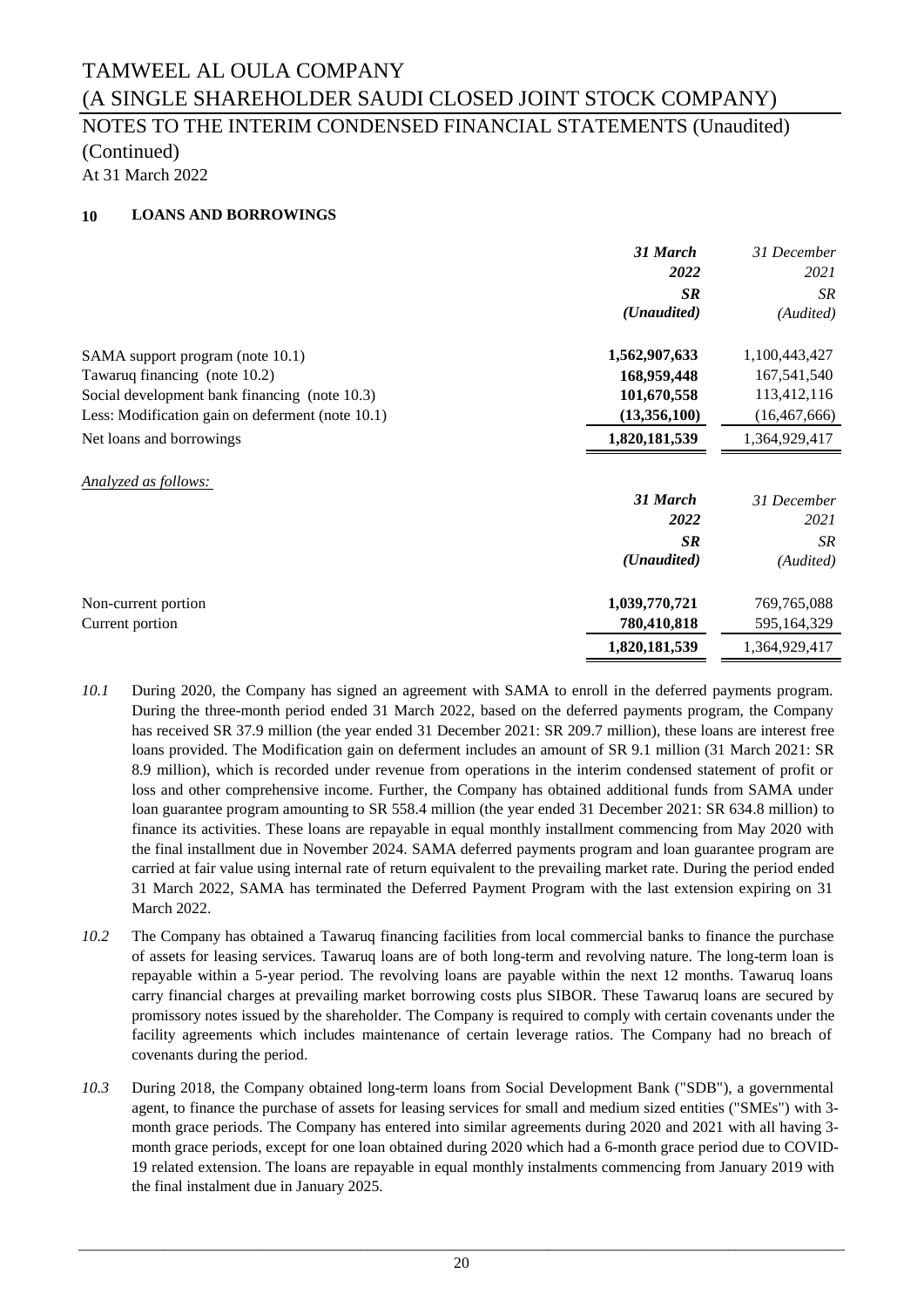# TAMWEEL AL OULA COMPANY (A SINGLE SHAREHOLDER SAUDI CLOSED JOINT STOCK COMPANY) NOTES TO THE INTERIM CONDENSED FINANCIAL STATEMENTS (Unaudited)

(Continued)

At 31 March 2022

#### **10 LOANS AND BORROWINGS (continued)**

*10.3* The loans agreements do not include any covenant to maintain financial ratios during the loan period. Social Development Bank financing are carried at fair value using internal rate of return equivalent to the prevailing market rate. The difference between carrying value and face value as of initial recognition date, is treated as government grant, which is amortised over the duration of the related loans.

The loans received from SDB, carry special commission at rates significantly lower than the currently prevailing market rates. These loans carry a number of conditions, one of which is that these loans are to be used for providing loans to specific types/sectors of customers at discounted rates. The benefit being the impact of the "lower than market value" loans obtained by the Company has been identified and accounted for as "government grant" and has initially been recorded as income and such benefit is being recognised in statement of comprehensive income of the Company.

#### **11 ZAKAT**

#### **11.1 Zakat charge**

Zakat charge for the three-month period ended 31 March 2022 was SR 3.26 million (31 March 2021: SR 1.57 million).

#### **11.2 Status of the assessment**

Zakat returns for the years 2016 through 2018 have been submitted to ZATCA as part of Al Kifah Holding Company (referred to as the "Group") as part of a consolidated zakat return. The Company is not liable for any additional liability related to those years. The zakat return for the years 2019 and 2020 has been submitted, however, the assessment has not yet been raised by ZATCA. The Company has a valid zakat certificate till 30 April 2022.

Zakat has been computed based on the Company's understanding of the zakat regulations enforced in the Kingdom of Saudi Arabia. The zakat regulations in Saudi Arabia are subject to different interpretations and new zakat regulations have been issued by ZATCA for financing companies. The assessments to be raised by ZATCA could be different from the declarations filed by the Company.

#### **12 SHARE CAPITAL**

The authorised, issued and paid up capital is SR 500 million as at 31 March 2022 consisting of 50 million shares (31 December 2021: SR 250 million consisting of 25 million shares) of SR 10 share. During the Extraordinary General Assembly of the Company held on 24 Jumada Al-Alkhirah 1443H (corresponding to 27 January 2022), the Shareholder of the Company has resolved to increse the Company's share capital to SR 500 million. The capital increase was through direct cash injection by the single shareholder.

The Company has received SAMA's no objection letter to increase the Company's Share Capital and legal formalities have been completed. Ownership percentage and amount of share capital are as follows:

|                          | Ownership % |             |             |             |
|--------------------------|-------------|-------------|-------------|-------------|
|                          | 31 March    | 31 December | 31 March    | 31 December |
| Name of shareholders     | 2022        | 2021        | 2022        | 2021        |
| Al Kifah Holding Company | 100%        | 100%        | 500,000,000 | 250,000,000 |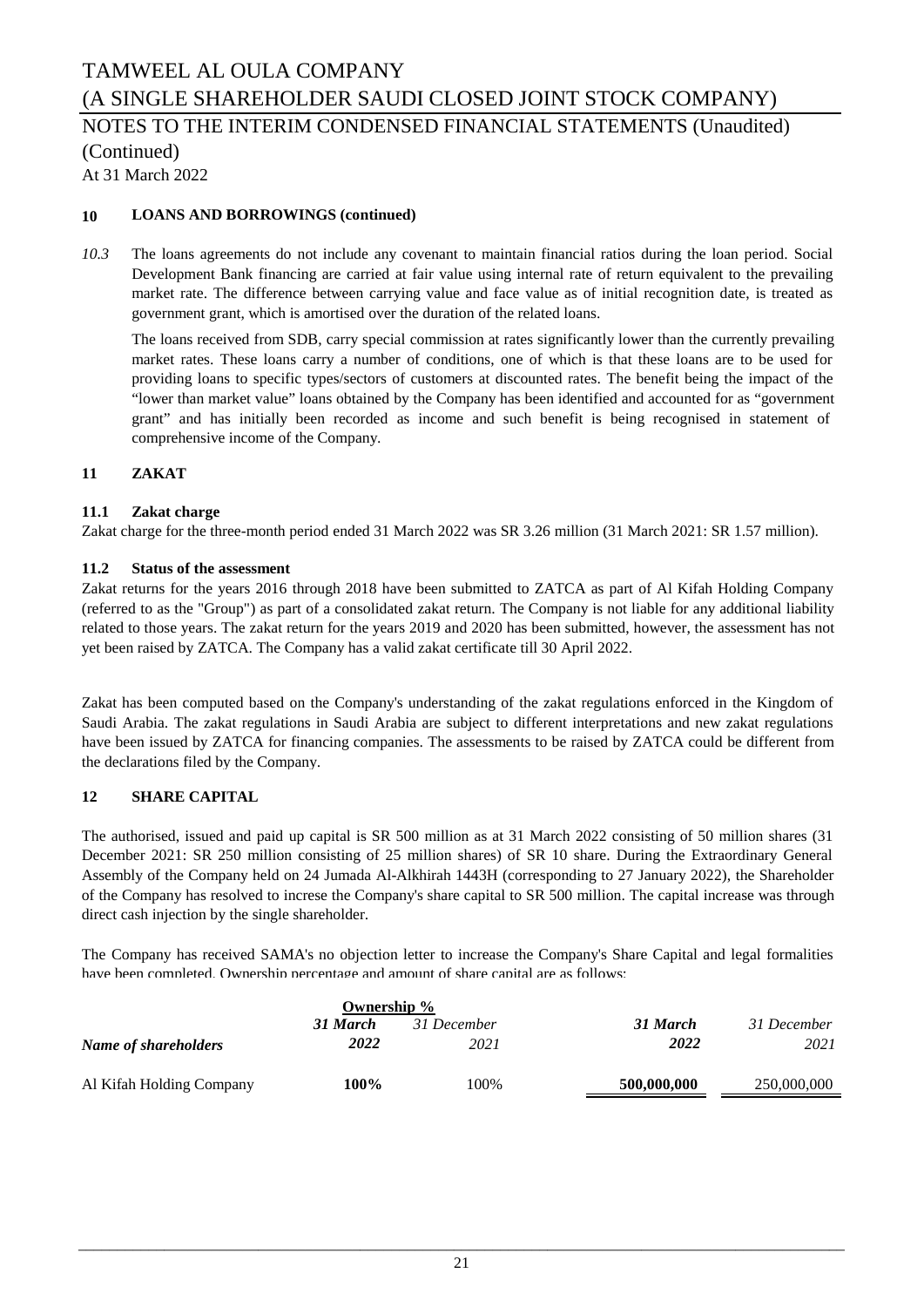# NOTES TO THE INTERIM CONDENSED FINANCIAL STATEMENTS (Unaudited)

(Continued)

At 31 March 2022

#### **13 EARNINGS PER SHARE**

Basic and diluted earnings per share for the period ended 31 March 2022 and 31 March 2021 is calculated on a weighted average basis by dividing the net income for the year by outstanding number of shares during the year.

#### **14 IMPACT OF COVID-19 ON EXPECTED CREDIT LOSSES ("ECL") AND SAMA PROGRAMS**

The Coronavirus ("COVID-19") pandemic continues to disrupt global markets as many geographies are experiencing issues due to identification of multiple new variants of this infections. despite having previously controlled the outbreak through aggressive precautionary measures. The Government of the Kingdom of Saudi Arabia, however, managed to successfully control the outbreak to date.

The Company continues to evaluate the current macroeconomic situation including the impact of the pandemic and resultant government and SAMA support measures, such as repayment holidays and other mitigating packages, have had on the financing portfolio along with conducting review of credit exposure concentrations at a more granular level with particular focus on specific economic sectors, regions, counterparties and collateral protection and taking appropriate customer credit rating actions and initiating restructuring of loans, where required.

As with any forecasts, the projections and likelihoods of occurrence are underpinned by significant judgement and uncertainty and therefore, the actual outcomes may be different to those projected.

#### **SAMA support programs and initiatives**

#### **Private Sector Financing Support Program ("PSFSP")**

In response to COVID-19, SAMA launched the Private Sector Financing Support Program ("PSFSP") in March 2020 to provide the necessary support to eligible (Stage 1 and Stage 2) Micro Small and Medium Enterprises ("MSME") as defined by SAMA via Circular No. 381000064902 dated 16 Jumada II 1438H. As part of the deferred payments program launched by SAMA in March 2020 and with further extensions to the program till March 2022 announced subsequently, the Company deferred payments and extended maturities on lending facilities to all eligible MSMEs as follows:

| <b>Support Programs</b>      | Instalment deferred | Cost of deferral |
|------------------------------|---------------------|------------------|
| April 2020 - September 2020  | 50,673,000          | 5,371,528        |
| October 2020 - December 2020 | 48,189,771          | 1,700,422        |
| January 2021 - March 2021    | 76,818,552          | 4,583,105        |
| April 2021 - June 2021       | 91,987,416          | 6,589,496        |
| July 2021 - September 2021   | 38,448,825          | 2,355,782        |
| October 2021 - December 2021 | 37.974.283          | 2,680,819        |
| January 2022 - March 2022    | 39.965.874          | 2,821,417        |

The payment reliefs were considered as short-term liquidity support to address borrowers' potential cash flow shortages. Since July 2021 this support only applied to those MSMEs that were still affected by the COVID-19 precautionary measures in line with guidance issued by SAMA in this regard.

The accounting impact of the above changes in terms of the credit facilities were assessed and treated as per the requirements of IFRS 9 as modification in terms of arrangement.

The Company continues to believe that in the absence of other factors, participation in the deferment program on its own, is not considered a significant increase in credit risk for assessment of ECL on its MSME portfolio. The Company continues to monitor the customers still under the DPP in order to assess the whether there has been any SICR which would require management overlays to be recorded. As of 31 March 2022, the Company has not recoreded additional overlays.